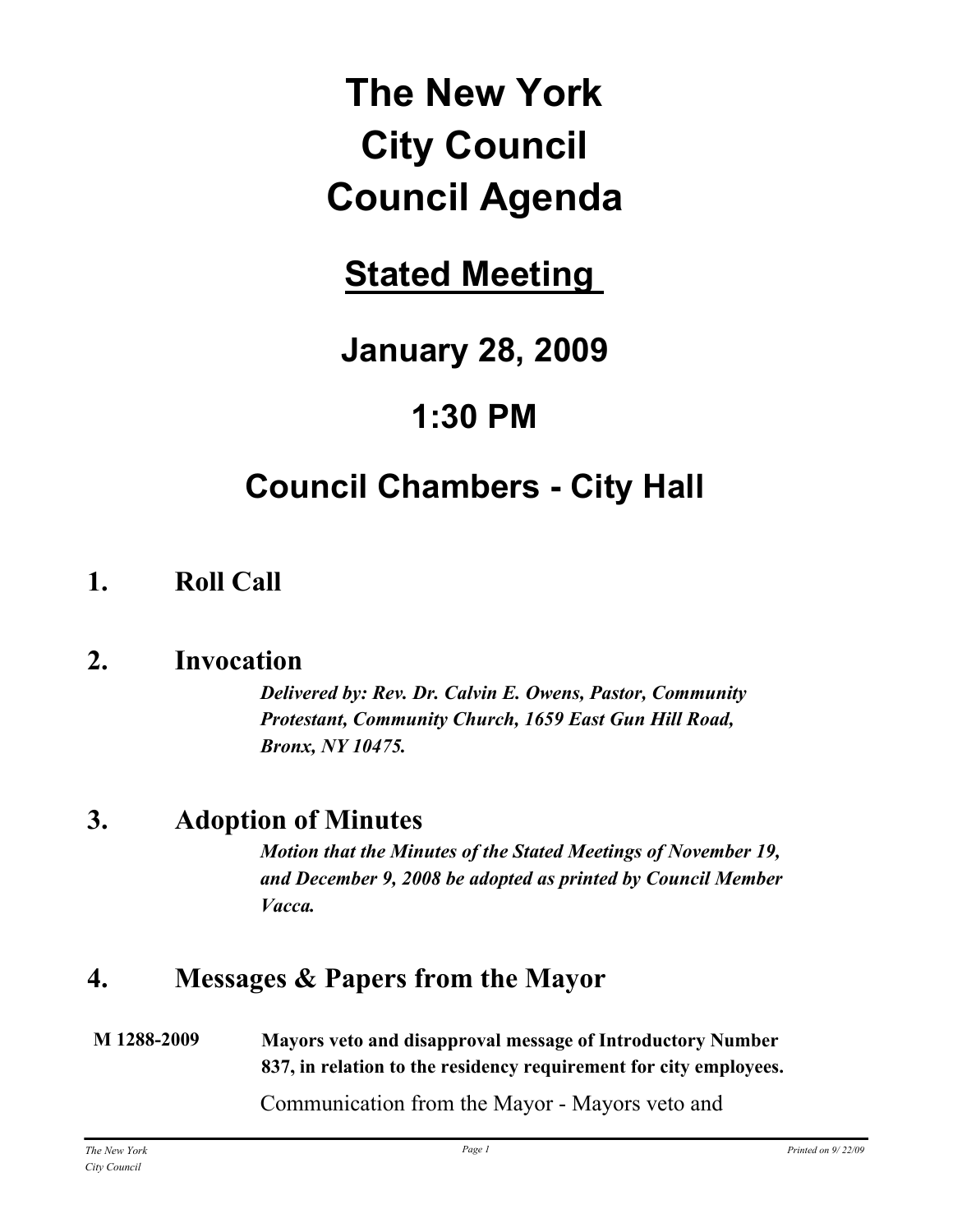disapproval message of Introductory Number 837, in relation to the residency requirement for city employees. *Civil Service and Labor*

#### **Communications from City, County & Borough Offices 5.**

*None*

# **6. Petitions and Communications**

*None*

## **7. Land Use Call-Ups**

**M 1289-2009 Zoning, The Shops at Gateway, Brooklyn (C080051ZSK)**

By Council Member Barron: Pursuant to Rule 11.20(c) of the Council and Section 197-d(b)(3) of the New York City Charter, the Council hereby resolves that the action of the City Planning Commission on Uniform Land Use Procedure Applications no. C 080051 ZSK shall be subject to review by the Council.

## **8. Communication from the Speaker**

- **9. Discussion of General Orders**
- **10. Reports of Special Committees**
- **11. Reports of Standing Committees**

**Report of the Committee on Civil Service and Labor**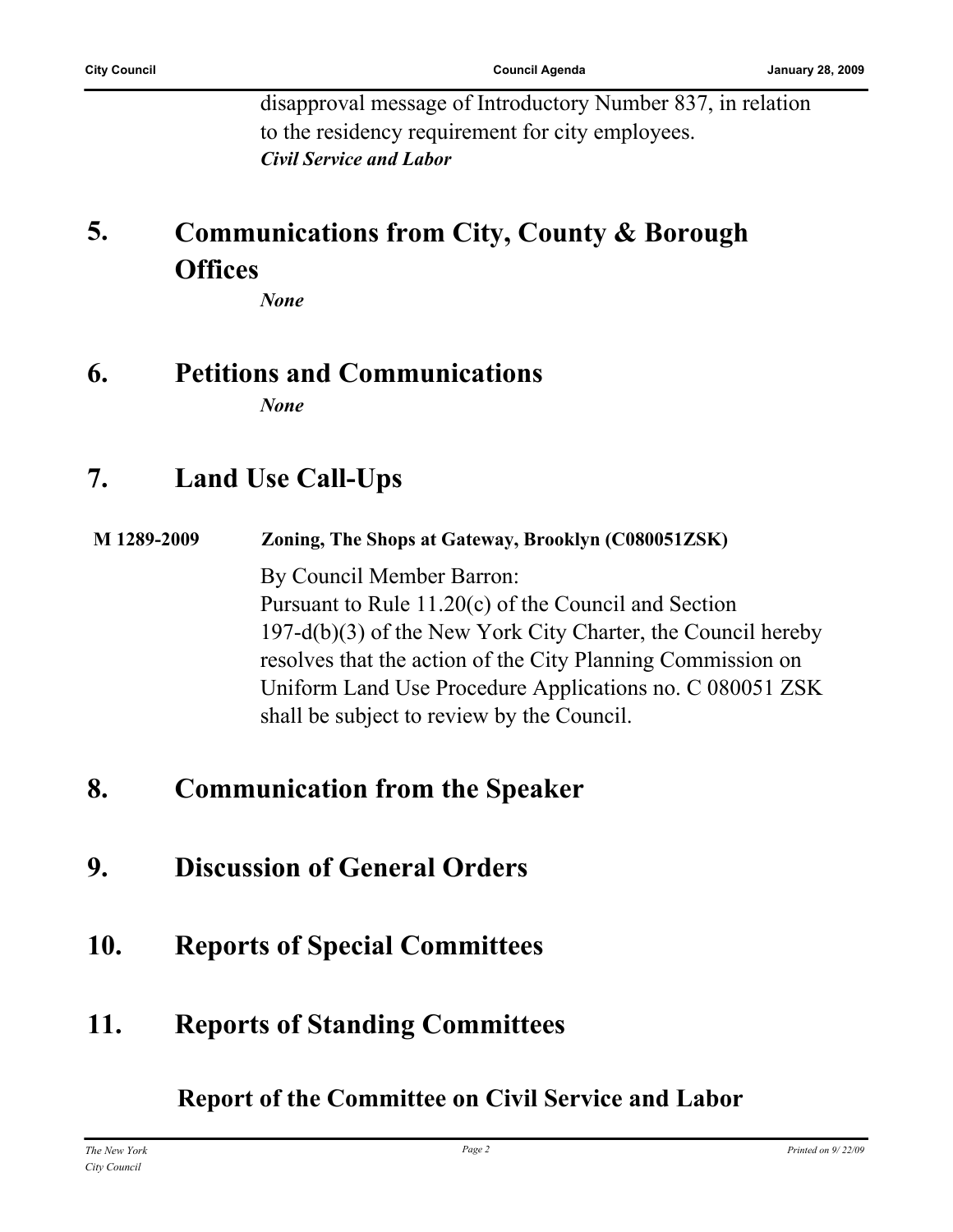| Int 0917-2009 | Health insurance coverage for surviving family members of                                                                                                                                                                                                                                                                                                                                                                                                    |  |
|---------------|--------------------------------------------------------------------------------------------------------------------------------------------------------------------------------------------------------------------------------------------------------------------------------------------------------------------------------------------------------------------------------------------------------------------------------------------------------------|--|
|               | certain deceased employees of the department of environmental                                                                                                                                                                                                                                                                                                                                                                                                |  |
|               | protection.                                                                                                                                                                                                                                                                                                                                                                                                                                                  |  |
|               | $\mathcal{L} = \mathcal{L} = \mathcal{L} = \mathcal{L} = \mathcal{L} = \mathcal{L} = \mathcal{L} = \mathcal{L} = \mathcal{L} = \mathcal{L} = \mathcal{L} = \mathcal{L} = \mathcal{L} = \mathcal{L} = \mathcal{L} = \mathcal{L} = \mathcal{L} = \mathcal{L} = \mathcal{L} = \mathcal{L} = \mathcal{L} = \mathcal{L} = \mathcal{L} = \mathcal{L} = \mathcal{L} = \mathcal{L} = \mathcal{L} = \mathcal{L} = \mathcal{L} = \mathcal{L} = \mathcal{L} = \mathcal$ |  |

A Local Law to amend the administrative code of the city of New York, in relation to health insurance coverage for surviving family members of certain deceased employees of the department of environmental protection. *Preconsidered - Coupled on GO*

### **Report of the Committee on Environmental Protection**

| Int 0040-2006-A           | Enforcement of the restrictions regarding engine idling.                                                                                                                                 |
|---------------------------|------------------------------------------------------------------------------------------------------------------------------------------------------------------------------------------|
|                           | A Local Law to amend the administrative code of the city of<br>New York, in relation to enforcement of the restrictions<br>regarding engine idling.<br><b>Amended and Coupled on GO</b>  |
| Int 0631-2007-A           | <b>Engine Idling</b>                                                                                                                                                                     |
|                           | A Local Law to amend the administrative code of the city of<br>New York, in relation to engine idling.<br><b>Amended and Coupled on GO</b>                                               |
|                           | <b>Report of the Committee on Finance</b>                                                                                                                                                |
| Int 0870-2008             | Hudson Square BID, Manhattan                                                                                                                                                             |
|                           | A Local Law to amend the administrative code of the city of<br>New York, in relation to the establishment of the Hudson<br>Square business improvement district.<br><b>Coupled on GO</b> |
| <b>Res</b><br>1739-2008-A | <b>Bed-Stuy Gateway BID</b>                                                                                                                                                              |
|                           | Resolution concerning the establishment of the Bed-Stuy<br>Gateway Business Improvement District in the Borough of                                                                       |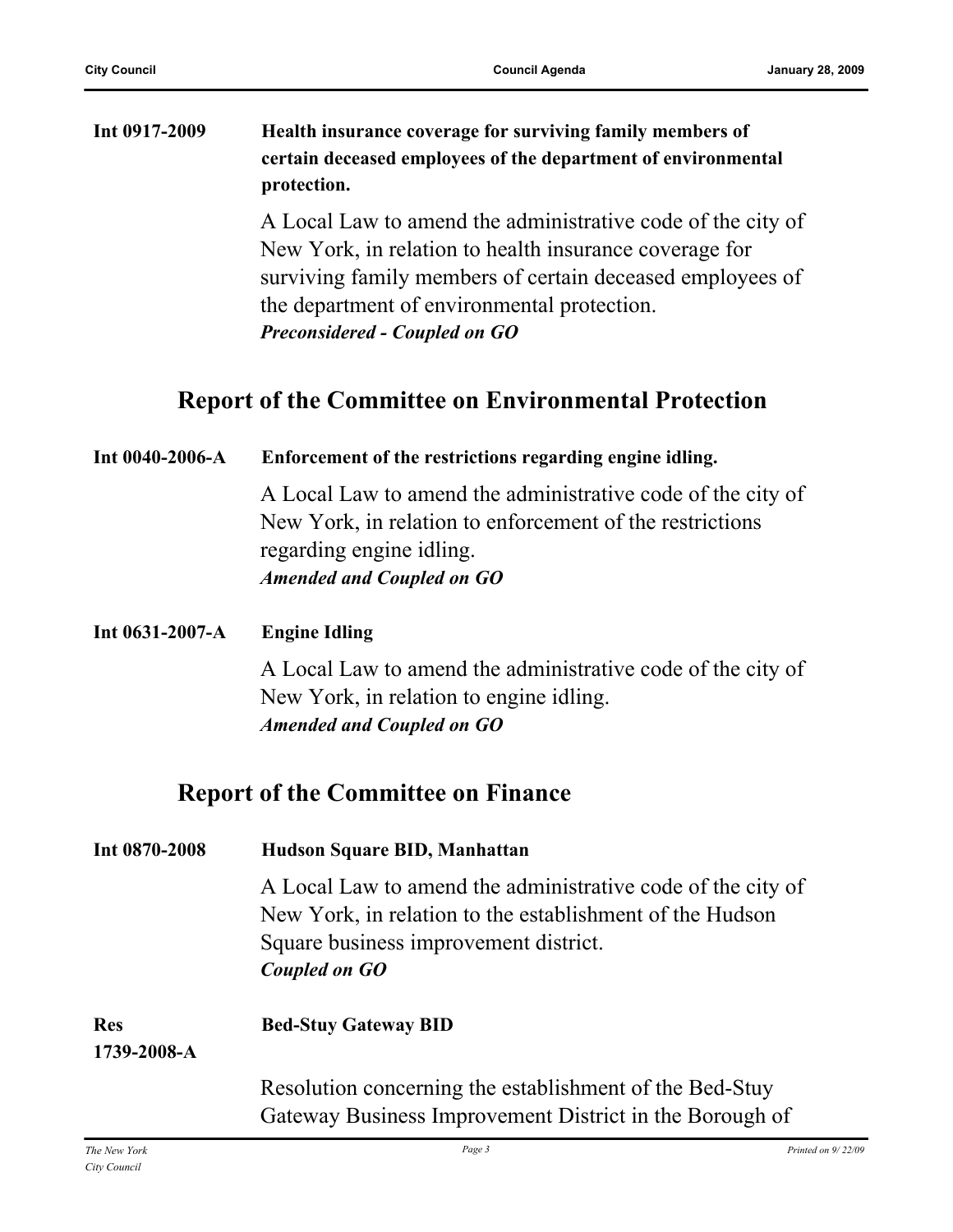Brooklyn and setting the date, time and place for the public hearing to hear all persons interested in the establishment of such district *Amended and Coupled on GO*

**Report of the Committee on Housing and Buildings**

**Int 0760-2008-A The appointment of an independent monitor with respect to construction sites.**

> A Local Law to amend the administrative code of the city of New York, in relation to the appointment of a safety compliance officer with respect to construction sites. *Amended and Coupled on GO*

**Int 0878-2008-A Application of the NYC construction codes to general contractors, demolition contractors and concrete contractors obtaining safety registration numbers.**

> A Local Law to amend the administrative code of the city of New York, in relation to requiring safety registration numbers. *Amended and Coupled on GO*

### **Report of the Committee on Land Use**

#### **Res 1784-2009 LU 879 - UDAAP, 824 St. Nicholas Avenue, Manhattan (20095053HAM)**

Resolution approving an Urban Development Action Area Project located at 824 St. Nicholas Avenue (Block 2066, Lot 29), Borough of Manhattan, and waiving the urban development action area designation requirement and the Uniform Land Use Review Procedure, pursuant to Sections 693 and 694 of the General Municipal Law (L.U. No. 879; 20095053 HAM). *Coupled on GO*

**Res 1785-2009 LU 945 - UDAAP, 3100, 3106, 3120 Third Ave. & 507 E. 158th**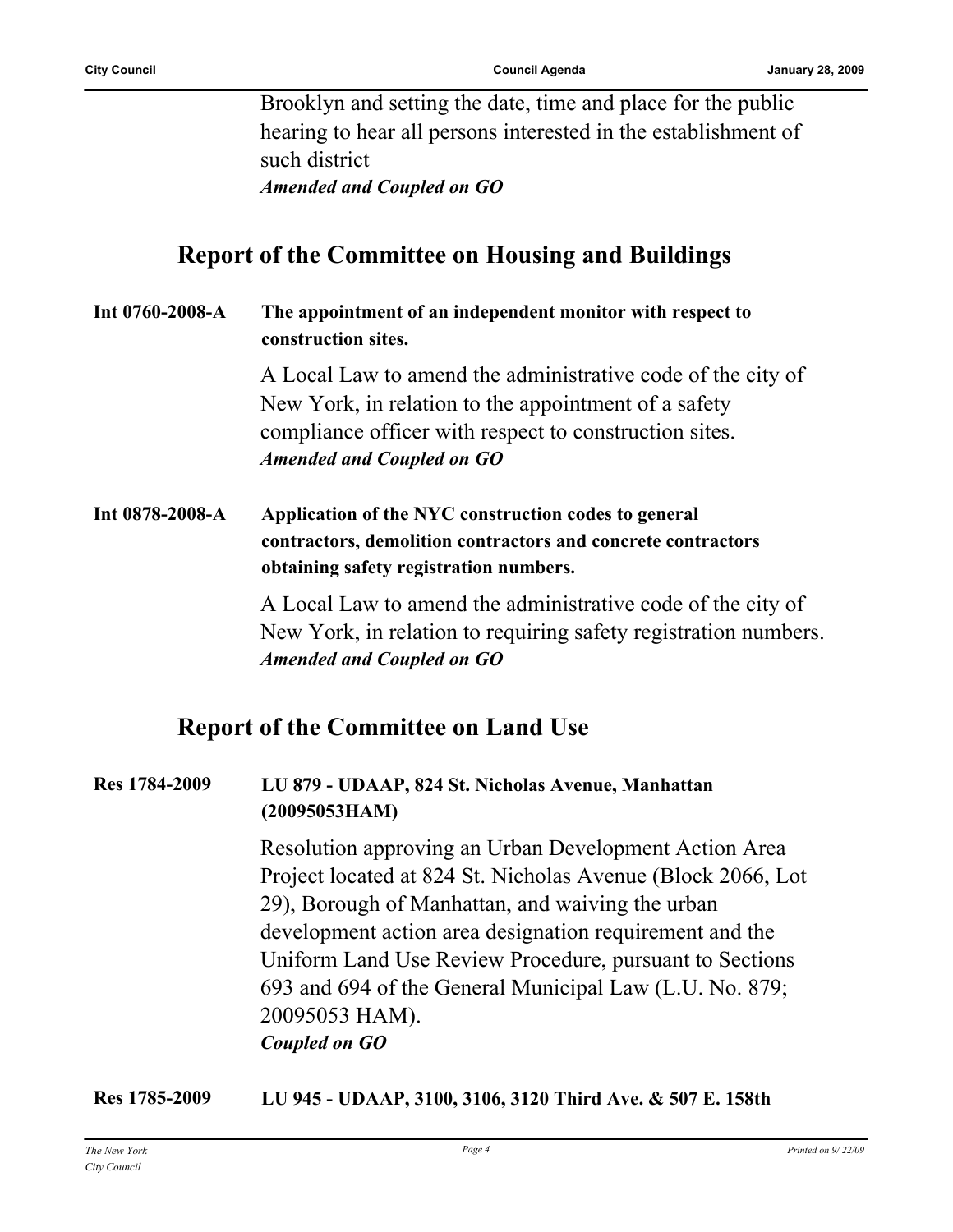#### **St., Bronx (20095220HAX)**

|               | Resolution approving an Amended Urban Development Action<br>Area Project located at 3100 Third Avenue (Block 2364, Lot<br>45), 3106 Third Avenue (Block 2364, Lot 49), 3120 Third<br>Avenue (Block 2364, p/o Lot 58) (air rights over private<br>land), 507 East 158th Street (Block 2364, Lot 70), Borough<br>of the Bronx, and approving the urban development action area<br>designation and project, pursuant to Sections 693 and 694 of<br>the General Municipal Law (L.U. No. 945; 20095220 HAX).<br><b>Coupled on GO</b>                                                                                              |
|---------------|------------------------------------------------------------------------------------------------------------------------------------------------------------------------------------------------------------------------------------------------------------------------------------------------------------------------------------------------------------------------------------------------------------------------------------------------------------------------------------------------------------------------------------------------------------------------------------------------------------------------------|
| Res 1786-2009 | LU 955 - Sidewalk café located at 182 8th Avenue<br>(20085462TCM)                                                                                                                                                                                                                                                                                                                                                                                                                                                                                                                                                            |
|               | Resolution approving the petition for a revocable consent for<br>an unenclosed sidewalk café located at 182 Eighth Avenue,<br>Borough of Manhattan (20085462 TCM; L.U. No. 955).<br><b>Coupled on GO</b>                                                                                                                                                                                                                                                                                                                                                                                                                     |
| Res 1787-2009 | LU 956 - ULURP, Planning Commission (C080505ZSM)                                                                                                                                                                                                                                                                                                                                                                                                                                                                                                                                                                             |
|               | Resolution approving the decision of the City Planning<br>Commission on ULURP No. C 080505 ZSM (L.U. No. 956),<br>for the grant of a special permit pursuant to Section 74-781 of<br>the Zoning Resolution to modify the requirements of Section<br>$42-14$ (D)(2)(b) to allow Use Group 5 uses (hotel use) and/or<br>Use Group 6 uses (retail uses) to be located below the floor<br>level of the second story of a proposed 11-story building on<br>property located at 79 Crosby street a.k.a. 246 Lafayette Street<br>(Block 496, Lots 1 and 29), in an M1-5B District, Borough of<br>Manhattan.<br><b>Coupled on GO</b> |
| Res 1788-2009 | LU 957 - ULURP, Site selection of property generally bounded<br>by Rockaway Boulevard and North Boundary Road, for use as<br>evidence vehicle storage, Queens (20090087PSQ)                                                                                                                                                                                                                                                                                                                                                                                                                                                  |
|               | Resolution approving the decision of the City Planning<br>Commission on ULURP No. C 090087 PSQ (L.U. No. 957),                                                                                                                                                                                                                                                                                                                                                                                                                                                                                                               |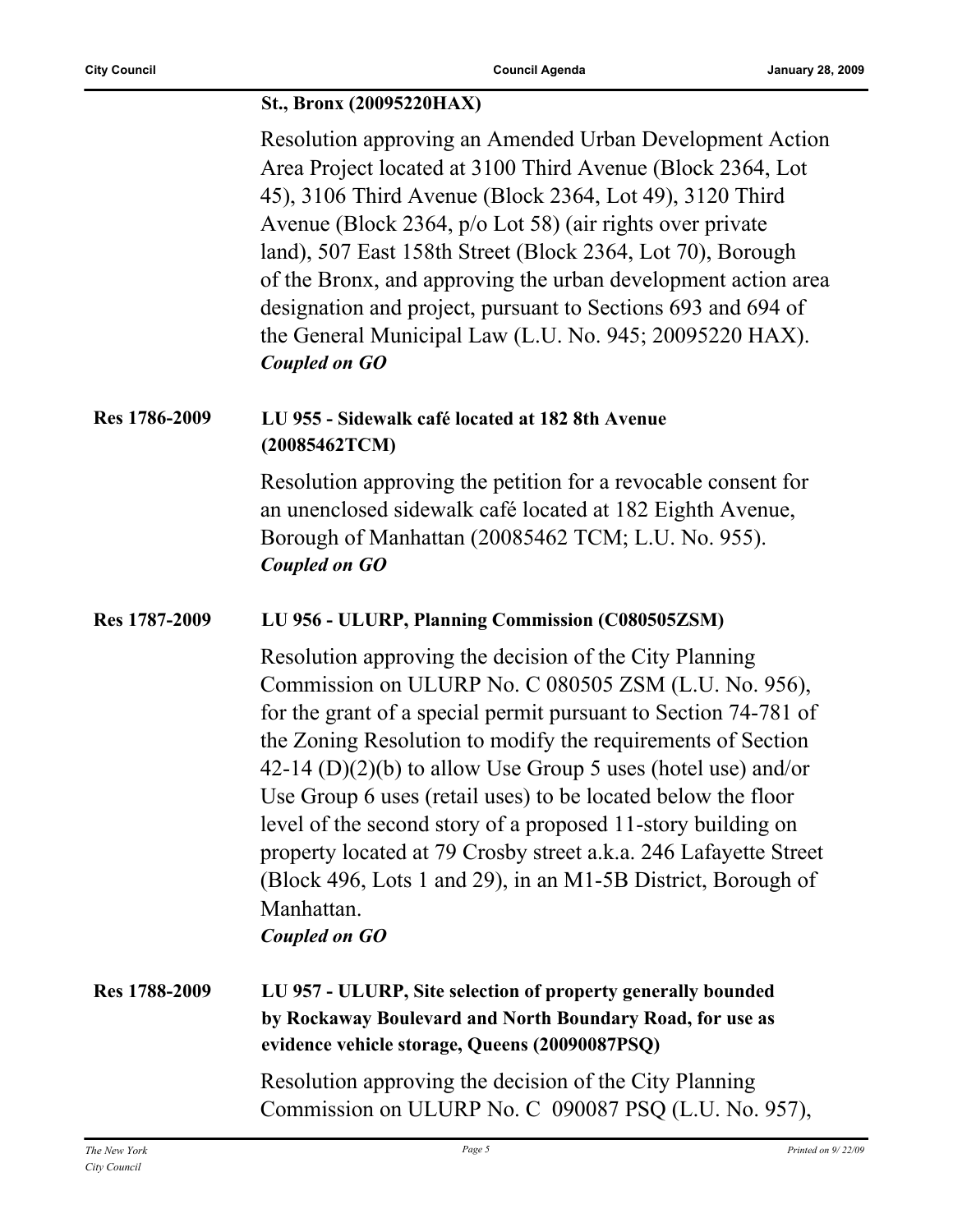|               | for the site selection of property generally bounded by<br>Rockaway Boulevard and North Boundary Road (Block<br>14260, p/o Lot 1), Borough of Queens, for use as evidence<br>vehicle storage.<br><b>Coupled on GO</b>                                                                                                                                                                                 |
|---------------|-------------------------------------------------------------------------------------------------------------------------------------------------------------------------------------------------------------------------------------------------------------------------------------------------------------------------------------------------------------------------------------------------------|
| Res 1789-2009 | LU 958 - ULURP, Site selection and acquisition of easements,<br>for use as a pedestrian and bicycle pathway (C080533 PCY)                                                                                                                                                                                                                                                                             |
|               | Resolution approving the decision of the City Planning<br>Commission on ULURP No. C 080533 PCY (L.U. No. 958),<br>for the site selection and acquisition of easements (Block<br>2543, p/o Lot 1 and Block 2583, p/o Lot 2), Borough of the<br>Bronx, Community District 1 and Borough of Manhattan,<br>Community District 11, for use as a pedestrian and bicycle<br>pathway.<br><b>Coupled on GO</b> |
| Res 1790-2009 | LU 959 - New York City Economic Development Corporation<br>and the Department of Small Business Services (070443 MMX)                                                                                                                                                                                                                                                                                 |
|               | Resolution approving the decision of the City Planning<br>Commission on ULURP No. C 070443 MMX, an amendment<br>to the City Map $(L.U. No. 959)$ .<br><b>Coupled on GO</b>                                                                                                                                                                                                                            |
| Res 1791-2009 | LU 961 - Landmark, 110-112 Horatio Street, Manhattan<br>(20095200HKM)                                                                                                                                                                                                                                                                                                                                 |
|               | Resolution affirming the designation by the Landmarks<br>Preservation Commission of the F. W. Devoe & Co. Factory<br>Building, located at 110-112 Horatio Street (Block 642, Lot<br>12), Borough of Manhattan, Designation List No. 406,<br>LP-2308 (Preconsidered L.U. No. 961; 20095200 HKM; N<br>090187 HKM).<br><b>Preconsidered - Coupled on GO</b>                                              |
| Res 1792-2009 | LU 962 - Landmark, St. Stephen's Roman Catholic Church,<br>Manhattan (20095201HKM)                                                                                                                                                                                                                                                                                                                    |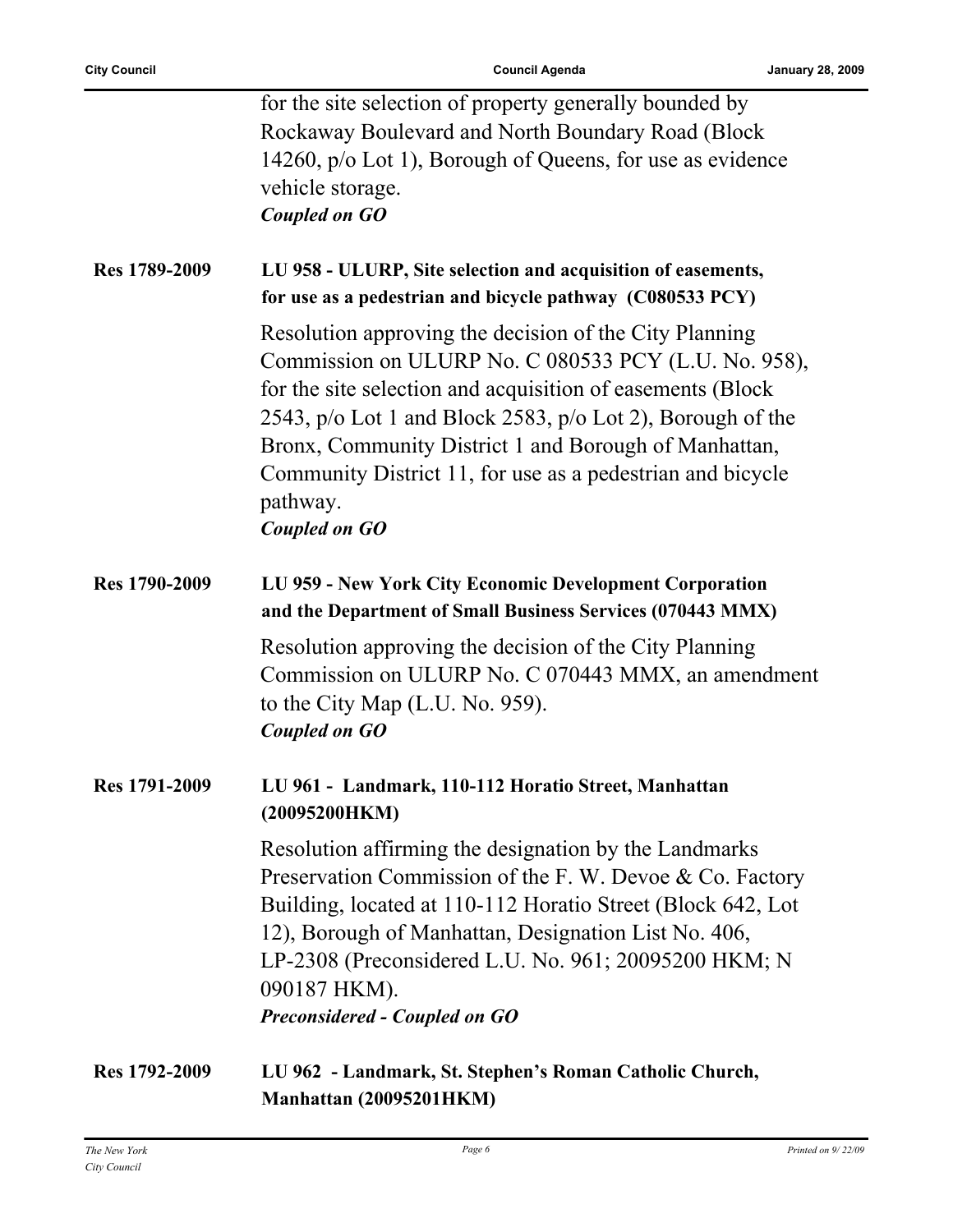|               | Resolution affirming the designation by the Landmarks<br>Preservation Commission of St. Stephen's Roman Catholic<br>Church (The Church of Our Lady of the Scapular & St.<br>Stephen), located at 151 East 28th Street a.k.a.141-155 East<br>28th Street and 144-152 East 29th Street (Block 884, part of<br>Lot 30), Borough of Manhattan, Designation List No. 406,<br>LP-2259; Preconsidered L.U. No. 962; 20095201 HKM; N<br>090188 HKM).<br><b>Preconsidered - Coupled on GO</b> |
|---------------|--------------------------------------------------------------------------------------------------------------------------------------------------------------------------------------------------------------------------------------------------------------------------------------------------------------------------------------------------------------------------------------------------------------------------------------------------------------------------------------|
| Res 1793-2009 | LU 963 - Zoning, Astoria Blvd. Development, LLC (C 060021<br>ZMQ)                                                                                                                                                                                                                                                                                                                                                                                                                    |
|               | Resolution approving the decision of the City Planning<br>Commission on ULURP No. C 060021 ZMQ, a Zoning Map<br>amendment (Preconsidered L.U. No. 963).<br><b>Preconsidered - Coupled on GO</b>                                                                                                                                                                                                                                                                                      |
| Res 1794-2009 | LU 964 - Amendment of the Zoning Resolution of the City of<br>New York, concerning Article IX, Chapter 6 (Special Clinton<br>District) (N 080184 (B) ZRM)                                                                                                                                                                                                                                                                                                                            |
|               | Resolution approving the decision of the City Planning<br>Commission on Application No. N 080184 (B) ZRM, the<br>proposed modification pursuant to Section 2-06(c)(1) of the<br>Uniform Land Use Review Procedure, for an amendment of<br>the Zoning Resolution of the City of New York, concerning<br>Article IX, Chapter 6 (Special Clinton District) (Preconsidered<br>L.U. No. 964), Borough of Manhattan.<br><b>Preconsidered - Coupled on GO</b>                               |
| Res 1795-2009 | LU 965 - Landmarks, University Village located at 100 and 110<br>Bleecker Street and 505 LaGuardia Place (Non-ULURP no.<br>20095212 HKM (N 090217 HKM)                                                                                                                                                                                                                                                                                                                               |
|               | Resolution affirming the designation by the Landmarks<br>Preservation Commission of University Village (Block 524,<br>Lot 1 and p/o Lot 66), Borough of Manhattan, Designation<br>List No. 407, LP-2300; (Preconsidered L.U. No. 965;                                                                                                                                                                                                                                                |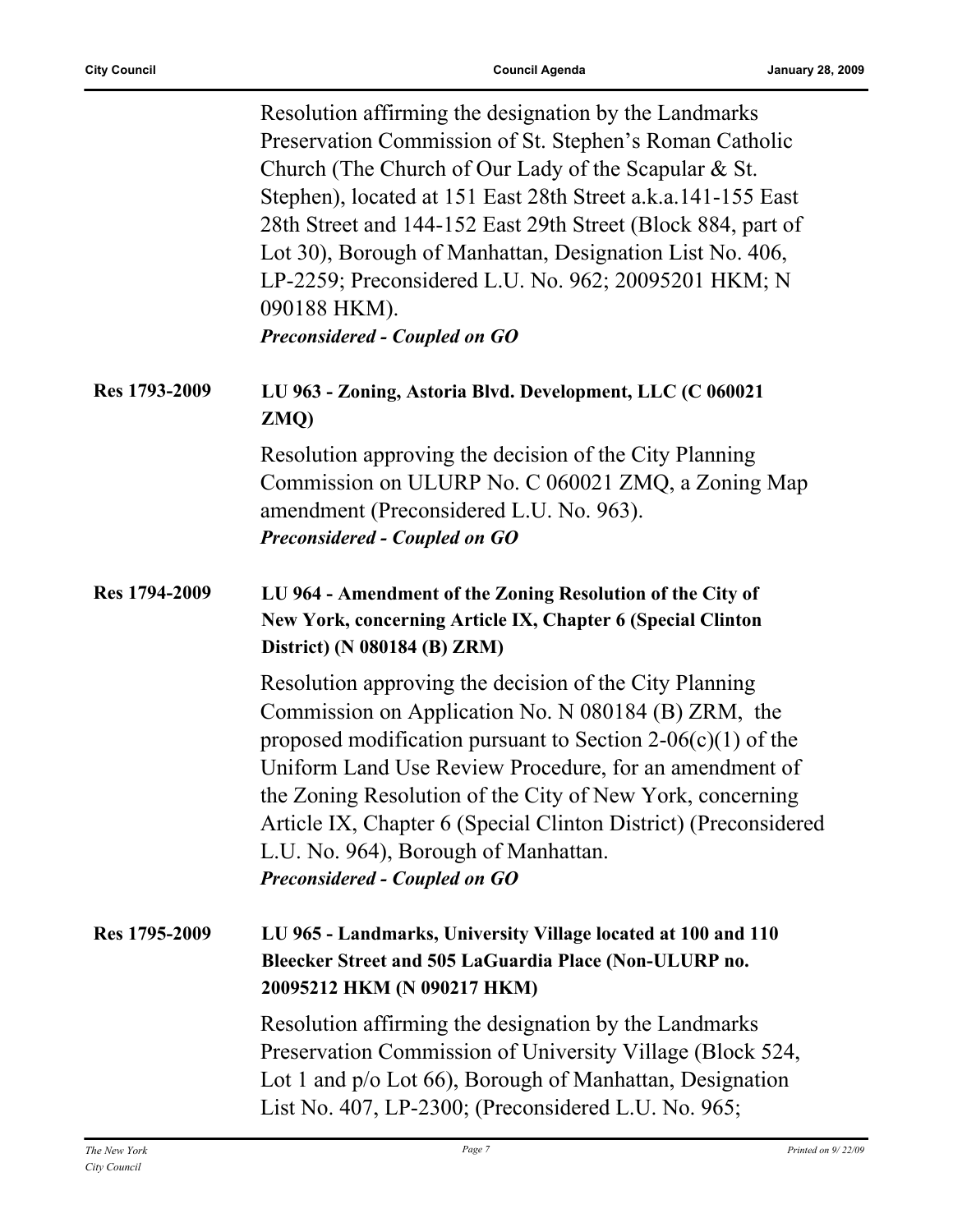|               | 20095212 HKM; N 090217 HKM).<br><b>Preconsidered - Coupled on GO</b>                                                                                                                                                                                                                                                                                                                                                                |
|---------------|-------------------------------------------------------------------------------------------------------------------------------------------------------------------------------------------------------------------------------------------------------------------------------------------------------------------------------------------------------------------------------------------------------------------------------------|
|               |                                                                                                                                                                                                                                                                                                                                                                                                                                     |
| Res 1796-2009 | LU 966 - Landmarks, Red Hook Play Center (Sol Goldman<br>Pool), located at 155 Bay Street, Brooklyn (Non-ULURP no.<br>20095213 HKK (N 090218 HKK)                                                                                                                                                                                                                                                                                   |
|               | Resolution affirming the designation by the Landmarks<br>Preservation Commission of the Red Hook Play Center (Sol<br>Goldman Pool), located at 155 Bay Street (Block 582, Lot 1),<br>Borough of Manhattan, Designation List No. 407, LP-2241<br>(Preconsidered L.U. No. 966; 20095213 HKK; N 090218)<br>HKK).<br><b>Preconsidered - Coupled on GO</b>                                                                               |
| Res 1797-2009 | LU 967 - Landmarks, Guardian Life Insurance Company of<br>America Annex, located at 105-117 East 17th St a.k.a.105-117<br>East 17th St and 108-116 East 18th St, Manhattan.<br>(Non-ULURP no. 20095214 HKM (N 090214 HKM)                                                                                                                                                                                                           |
|               | Resolution affirming the designation by the Landmarks<br>Preservation Commission of the Guardian Life Insurance<br>Company of America Annex, located at 105 East 17th Street<br>a.k.a.105-117 East 17th Street and 108-116 East 18th Street<br>(Block 873, Lot 10), Borough of Manhattan, Designation List<br>No. 407, LP-2247 (Preconsidered L.U. No. 967; 20095214<br>HKM; N 090214 HKM).<br><b>Preconsidered - Coupled on GO</b> |
| Res 1798-2009 | LU 968 - Landmarks, Morris B. Sanders Studio and Apartment,<br>located at 219 East 49th Street, Manhattan, Council District<br>no. 5, as a landmark. (Non-ULURP no. 20095215 HKM (N<br>090212 HKM)                                                                                                                                                                                                                                  |
|               | Resolution affirming the designation by the Landmarks<br>Preservation Commission of the Morris B. Sanders Studio and<br>Apartment, located at 219 East 49th Street (Block 1323, Lot<br>10), Borough of Manhattan, Designation List No. 407,<br>LP-2267 (Preconsidered L.U. No. 968; 20095215 HKM; N                                                                                                                                 |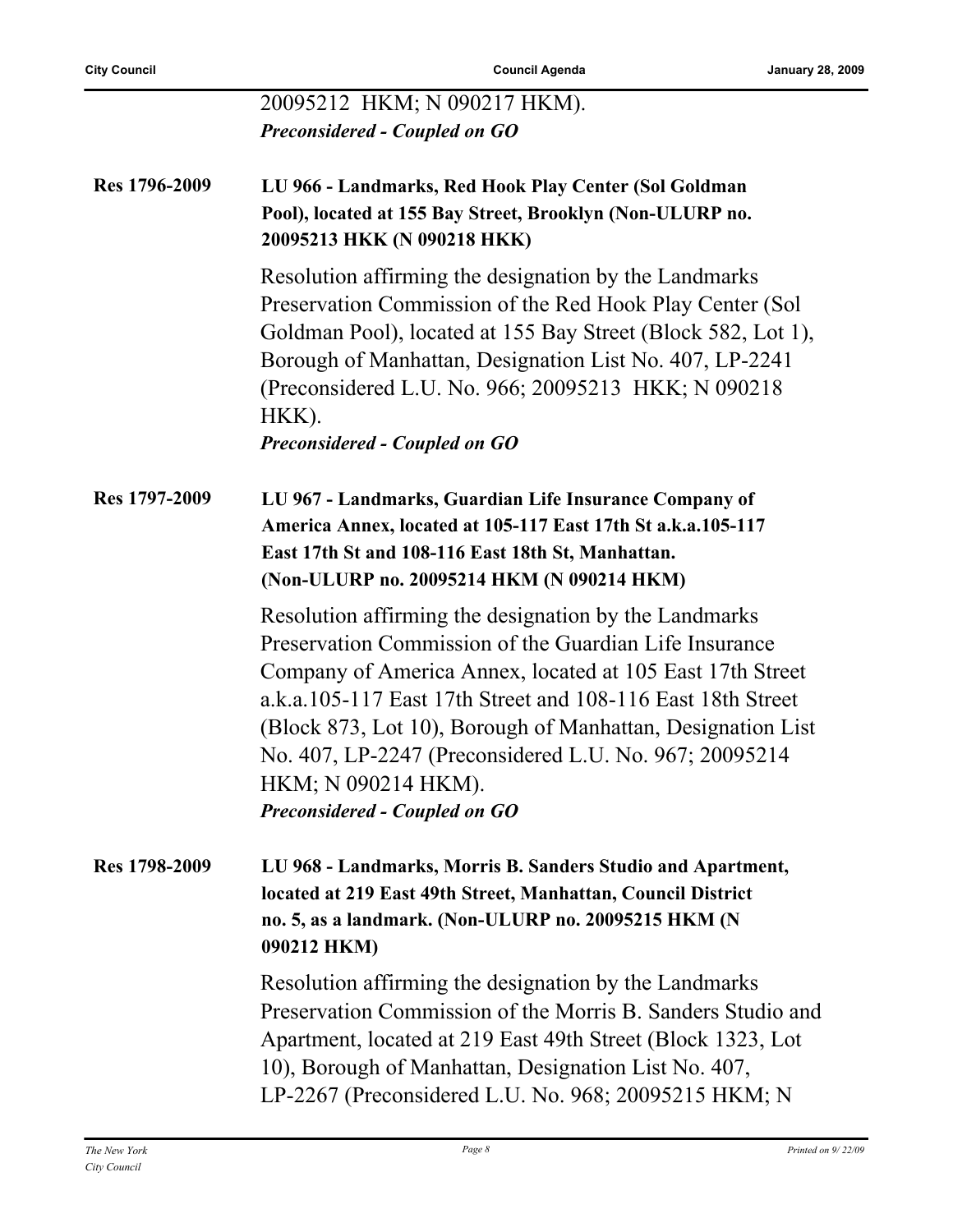|                      | 090212 HKM).                                                                                                                                                                                                                                                                                                                                                                     |
|----------------------|----------------------------------------------------------------------------------------------------------------------------------------------------------------------------------------------------------------------------------------------------------------------------------------------------------------------------------------------------------------------------------|
|                      | <b>Preconsidered - Coupled on GO</b>                                                                                                                                                                                                                                                                                                                                             |
|                      |                                                                                                                                                                                                                                                                                                                                                                                  |
| Res 1799-2009        | LU 969 - Landmarks, Baumann Brothers Furniture and<br>Carpets Store at 22-26 East 14th St (aka 19-25 East 13th<br>Street), Manhattan (Non-ULURP no. 20095216 HKM (N<br>090215 HKM)                                                                                                                                                                                               |
|                      | Resolution affirming the designation by the Landmarks<br>Preservation Commission of the Baumann Brothers Furniture<br>and Carpets Store located at 22-26 East 14th Street (aka 19-25<br>East 13th Street), (Block 571, Lots 1101 and 1102), Borough<br>of Manhattan, Designation List No. 407, LP-2123<br>(Preconsidered L.U. No. 969; 20095216 HKM; N 090215)<br>HKM).          |
|                      | <b>Preconsidered - Coupled on GO</b>                                                                                                                                                                                                                                                                                                                                             |
|                      |                                                                                                                                                                                                                                                                                                                                                                                  |
| <b>Res 1800-2009</b> | LU 970 - Landmarks, Fire Engine Company No. 54, located at<br>304 West 47th Street, Manhattan (Non-ULURP no. 20095218<br><b>HKM (N 090213 HKM)</b>                                                                                                                                                                                                                               |
|                      | Resolution affirming the designation by the Landmarks<br>Preservation Commission of (Former) Fire Engine Company<br>No. 54, located at 304 West 47th Street (Block 1037, Lot 37),<br>Borough of Manhattan, Designation List No. 404, LP-2299<br>(Preconsidered L.U. No. 970; 20095218 HKM; N 090213)<br>HKM).                                                                    |
|                      | <b>Preconsidered - Coupled on GO</b>                                                                                                                                                                                                                                                                                                                                             |
| <b>Res 1801-2009</b> | LU 971 - UDAAP, 165, 176 and 165 Avenue C, Manhattan<br>(20095285HAM)                                                                                                                                                                                                                                                                                                            |
|                      | Resolution approving an amended Urban Development Action<br>Area Project located at 165 Avenue C, 167 Avenue C and 169<br>Avenue C (Block 393, Lots 38, 37, and 36), Borough of<br>Manhattan, and approving a tax exemption pursuant to<br>Section 577 of the Private Housing Finance Law<br>(Preconsidered L.U. No. 971; 20095285 HAM).<br><b>Preconsidered - Coupled on GO</b> |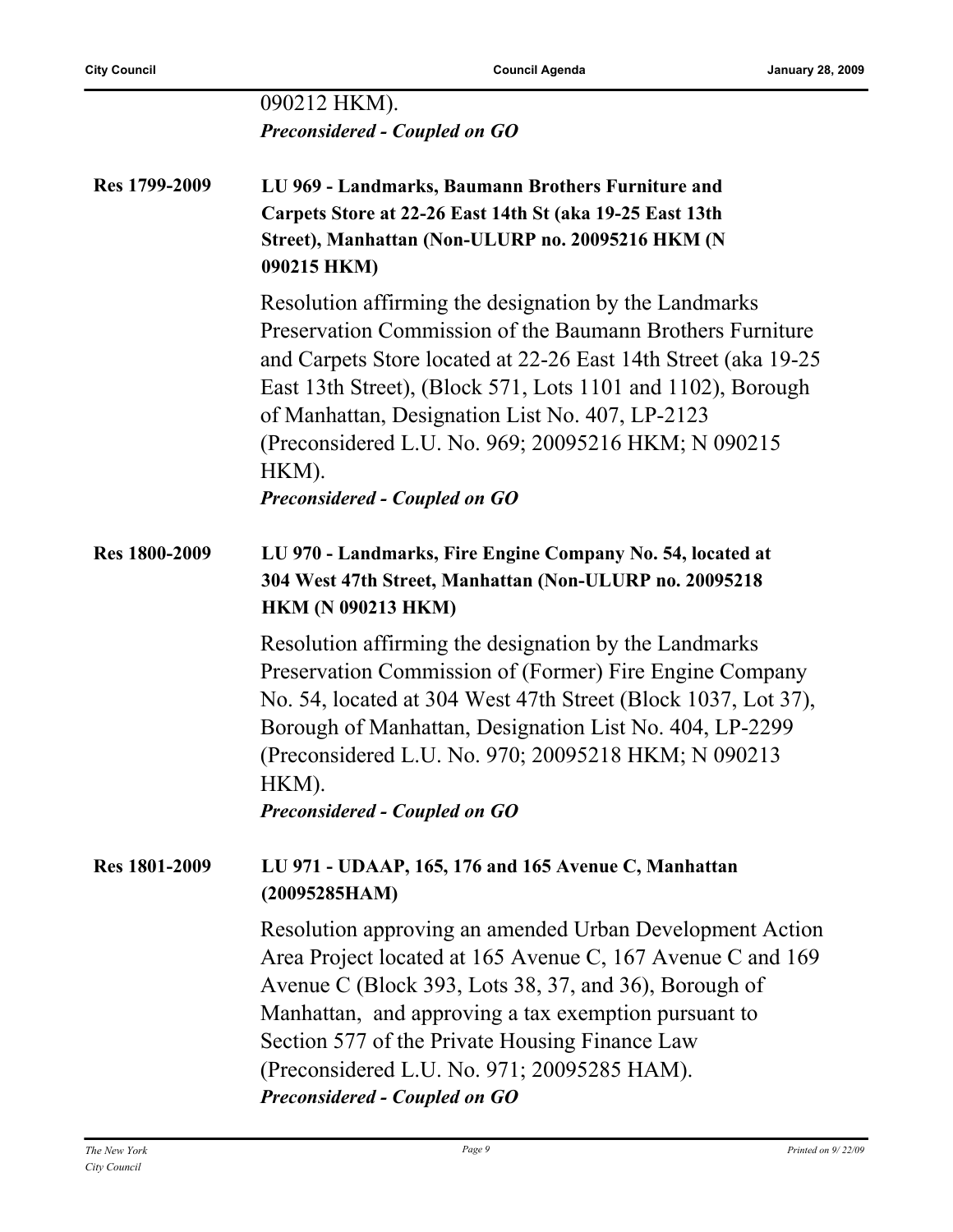#### **Res 1802-2009 LU 972 - UDAAP, West 127th Street, Manhattan (20095236HAM)**

Resolution approving an amended Urban Development Action Area Project located at 340 St. Nicholas Avenue (Block 1954, Lot 23), 342 St. Nicholas Avenue (Block 1954, Lot 22), 344 St. Nicholas Avenue (Block 1954, Lot 21), 346 St. Nicholas Avenue (Block 1954, Lot 20); 303 West 127th Street (Block 1954, Lot 28), 305 West 127th Street (Block 1954, Lot 27), 307 West 127th Street (Block 1954, Lot 26), 309 West 127th Street (Block 1954, Lot 25), 311 West 127th Street (Block 1954, Lot 24); 2373 Frederick Douglass Boulevard (Block 1954, Lot 32), 2375 Frederick Douglass Boulevard (Block 1954, Lot 33), 2377 Frederick Douglass Boulevard (Block 1954, Lot 34), 2379 Frederick Douglass Boulevard (Block 1954, Lot 35), 2381 Frederick Douglass Boulevard (Block 1954, Lot 36); 304 West 128th Street (Block 1954, Lot 37), 306 West 128th Street (Block 1954, Lot 38), 308 West 128th Street (Block 1954, Lot 39); and 350 St. Nicholas Avenue (Block 1954, Lot 42), 352 St. Nicholas Avenue (Block 1954, Lot 41); Borough of Manhattan, and approving the urban development action area designation and project, pursuant to Sections 693 and 694 of the General Municipal Law (Preconsidered L.U. No. 972; 20095236 HAM). *Preconsidered - Coupled on GO*

#### **Res 1803-2009 LU 973 - Landmarks, 144 West 14th Street building, Manhattan, (Non-ULURP no. 20095217 HKM (N 090216 HKM)**

Resolution affirming the designation by the Landmarks Preservation Commission of 144 West 14th Street Building (Block 609, Lots 1101 and 1102), Borough of Manhattan, Designation List No. 407, LP-2315 (Preconsidered L.U. No. 973; 20095217 HKM; N 090216 HKM). *Preconsidered - Coupled on GO*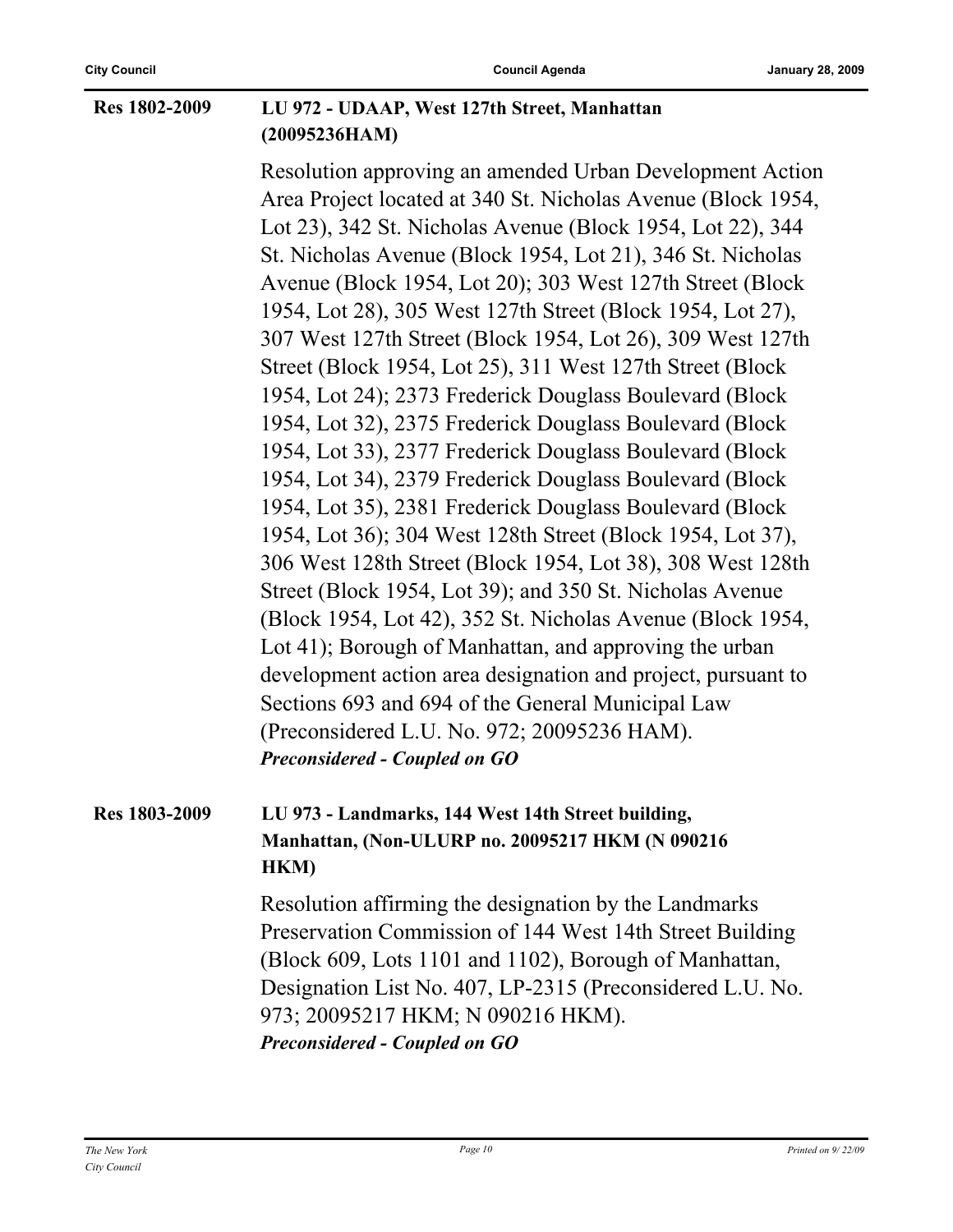## **12. General Orders Calendar**

**T2006-0001 Commissioner of Deeds** Commissioner of Deeds *Coupled on GO*

### **Coupled on General Order Calendar**

### **Civil Service and Labor**

**Int 0917-2009 Health insurance coverage for surviving family members of certain deceased employees of the department of environmental protection.** *Precosnidered - GO*

## **Environmental Protection**

- **Int 0040-2006-A Enforcement of the restrictions regarding engine idling.** *A and GO*
- **Int 0631-2007-A Engine Idling** *A and GO*

### **Finance**

**Int 0870-2008 Hudson Square BID, Manhattan** *GO* **Res 1739-2008-A Bed-Stuy Gateway BID**

*A and GO*

# **Housing and Buildings**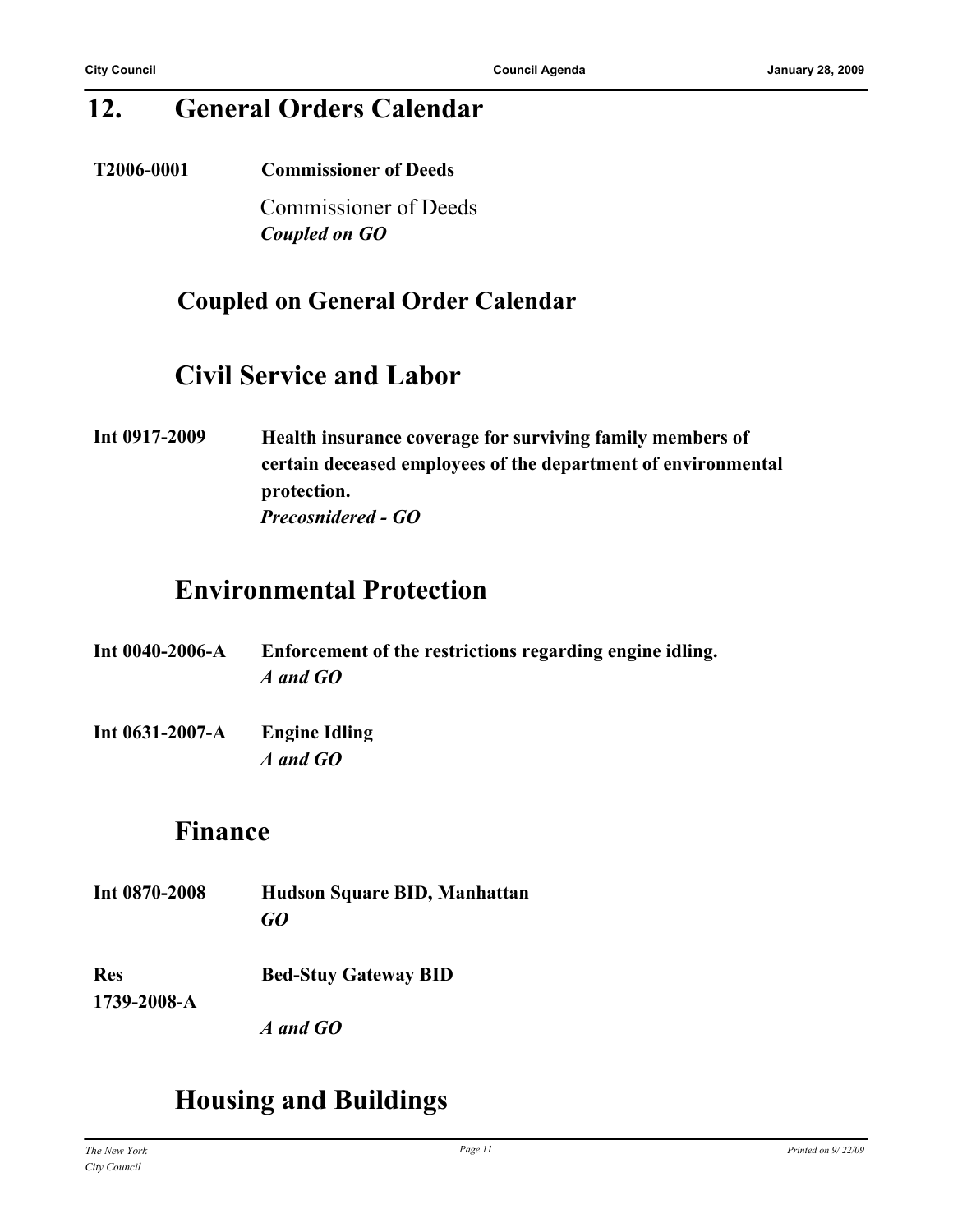| Int $0760 - 2008 - A$ | The appointment of an independent monitor with respect to<br>construction sites.<br>A and GO                                                                               |
|-----------------------|----------------------------------------------------------------------------------------------------------------------------------------------------------------------------|
| Int 0878-2008-A       | Application of the NYC construction codes to general<br>contractors, demolition contractors and concrete contractors<br>obtaining safety registration numbers.<br>A and GO |

# **Land Use**

| Res 1784-2009 | LU 879 - UDAAP, 824 St. Nicholas Avenue, Manhattan<br>(20095053HAM)<br>GO                                                                                                         |
|---------------|-----------------------------------------------------------------------------------------------------------------------------------------------------------------------------------|
| Res 1785-2009 | LU 945 - UDAAP, 3100, 3106, 3120 Third Ave. & 507 E. 158th<br>St., Bronx (20095220HAX)<br>GQ                                                                                      |
| Res 1786-2009 | LU 955 - Sidewalk café located at 182 8th Avenue<br>(20085462TCM)<br>GQ                                                                                                           |
| Res 1787-2009 | LU 956 - ULURP, Planning Commission (C080505ZSM)<br>GQ                                                                                                                            |
| Res 1788-2009 | LU 957 - ULURP, Site selection of property generally bounded<br>by Rockaway Boulevard and North Boundary Road, for use as<br>evidence vehicle storage, Queens (20090087PSQ)<br>GO |
| Res 1789-2009 | LU 958 - ULURP, Site selection and acquisition of easements,<br>for use as a pedestrian and bicycle pathway (C080533 PCY)<br>GO                                                   |
| Res 1790-2009 | LU 959 - New York City Economic Development Corporation                                                                                                                           |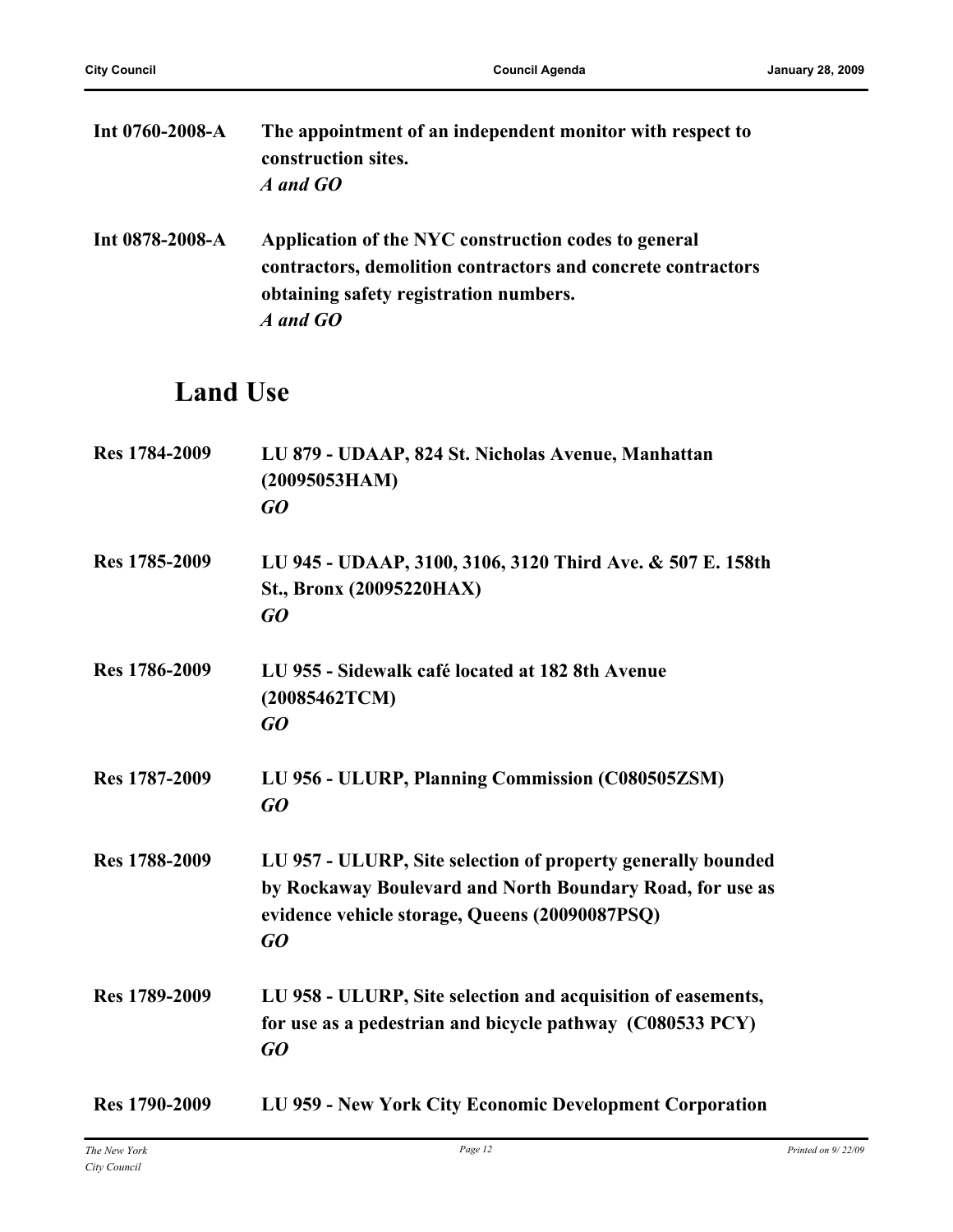|               | and the Department of Small Business Services (070443 MMX)<br>GO                                   |
|---------------|----------------------------------------------------------------------------------------------------|
| Res 1791-2009 | LU 961 - Landmark, 110-112 Horatio Street, Manhattan<br>(20095200HKM)<br><b>Precosnidered - GO</b> |
|               |                                                                                                    |
| Res 1792-2009 | LU 962 - Landmark, St. Stephen's Roman Catholic Church,                                            |
|               | Manhattan (20095201HKM)<br><b>Precosnidered - GO</b>                                               |
| Res 1793-2009 | LU 963 - Zoning, Astoria Blvd. Development, LLC (C 060021                                          |
|               | ZMQ)<br><b>Precosnidered - GO</b>                                                                  |
| Res 1794-2009 | LU 964 - Amendment of the Zoning Resolution of the City of                                         |
|               | New York, concerning Article IX, Chapter 6 (Special Clinton                                        |
|               | District) (N 080184 (B) ZRM)<br><b>Precosnidered - GO</b>                                          |
|               |                                                                                                    |
| Res 1795-2009 | LU 965 - Landmarks, University Village located at 100 and 110                                      |
|               | Bleecker Street and 505 LaGuardia Place (Non-ULURP no.<br>20095212 HKM (N 090217 HKM)              |
|               | <b>Precosnidered - GO</b>                                                                          |
| Res 1796-2009 | LU 966 - Landmarks, Red Hook Play Center (Sol Goldman                                              |
|               | Pool), located at 155 Bay Street, Brooklyn (Non-ULURP no.                                          |
|               | 20095213 HKK (N 090218 HKK)<br><b>Precosnidered - GO</b>                                           |
| Res 1797-2009 | LU 967 - Landmarks, Guardian Life Insurance Company of                                             |
|               | America Annex, located at 105-117 East 17th St a.k.a.105-117                                       |
|               | East 17th St and 108-116 East 18th St, Manhattan.                                                  |
|               | (Non-ULURP no. 20095214 HKM (N 090214 HKM)<br><b>Precosnidered - GO</b>                            |
| Res 1798-2009 | LU 968 - Landmarks, Morris B. Sanders Studio and Apartment,                                        |
|               | located at 219 East 49th Street, Manhattan, Council District                                       |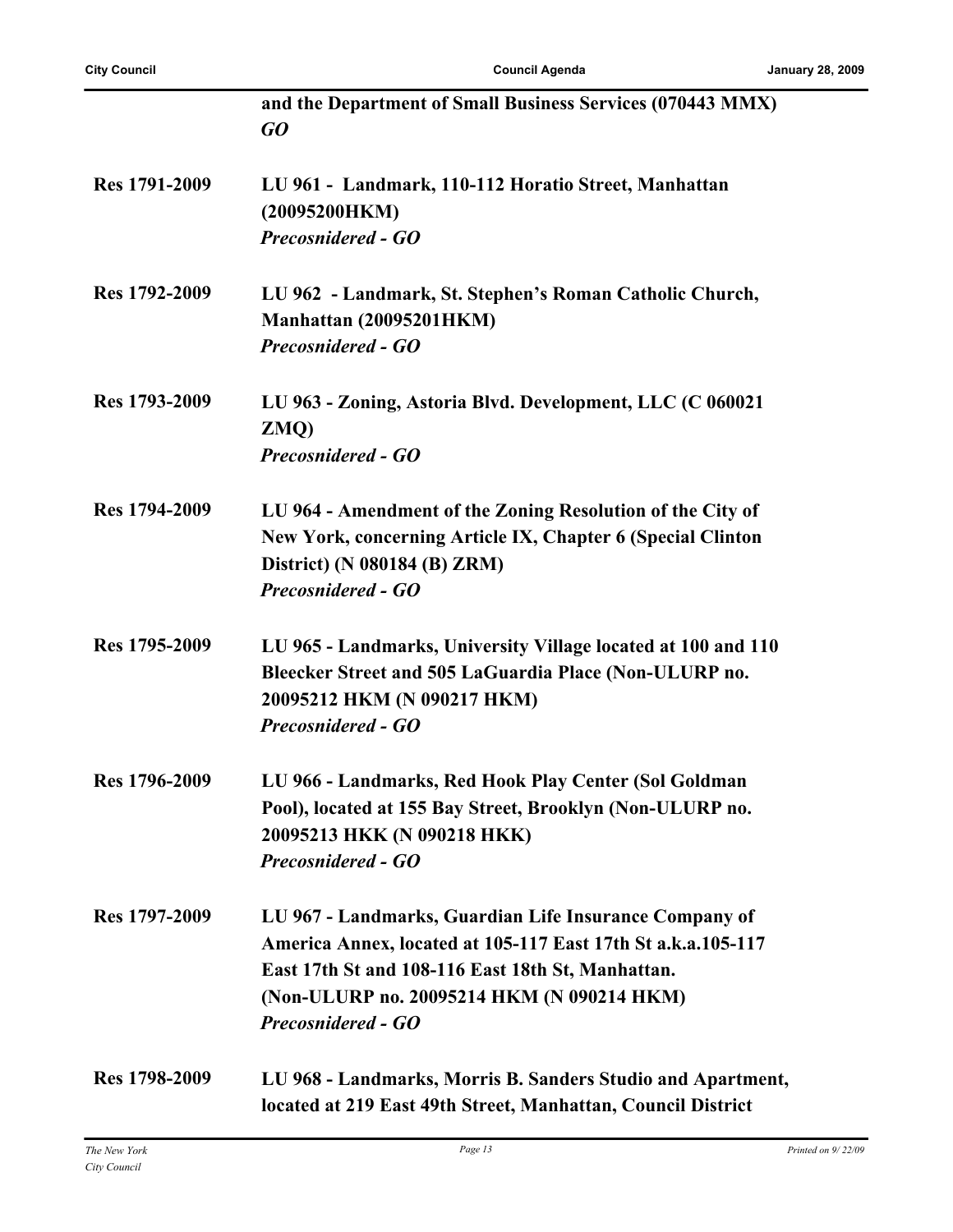|                      | no. 5, as a landmark. (Non-ULURP no. 20095215 HKM (N<br>090212 HKM)<br><b>Precosnidered - GO</b> |
|----------------------|--------------------------------------------------------------------------------------------------|
|                      |                                                                                                  |
| Res 1799-2009        | LU 969 - Landmarks, Baumann Brothers Furniture and                                               |
|                      | Carpets Store at 22-26 East 14th St (aka 19-25 East 13th                                         |
|                      | Street), Manhattan (Non-ULURP no. 20095216 HKM (N<br>090215 HKM)                                 |
|                      | <b>Precosnidered - GO</b>                                                                        |
| <b>Res 1800-2009</b> | LU 970 - Landmarks, Fire Engine Company No. 54, located at                                       |
|                      | 304 West 47th Street, Manhattan (Non-ULURP no. 20095218                                          |
|                      | <b>HKM (N 090213 HKM)</b>                                                                        |
|                      | <b>Precosnidered - GO</b>                                                                        |
| <b>Res 1801-2009</b> | LU 971 - UDAAP, 165, 176 and 165 Avenue C, Manhattan                                             |
|                      | (20095285HAM)                                                                                    |
|                      | <b>Precosnidered - GO</b>                                                                        |
| <b>Res 1802-2009</b> | LU 972 - UDAAP, West 127th Street, Manhattan                                                     |
|                      | (20095236HAM)                                                                                    |
|                      | <b>Precosnidered - GO</b>                                                                        |
| Res 1803-2009        | LU 973 - Landmarks, 144 West 14th Street building,                                               |
|                      | Manhattan, (Non-ULURP no. 20095217 HKM (N 090216                                                 |
|                      | HKM)                                                                                             |
|                      | <b>Precosnidered - GO</b>                                                                        |

# **General Order Calendar**

**T2006-0001 Commissioner of Deeds** *GO*

#### **Introduction & Reading of Bills See Attached 13.**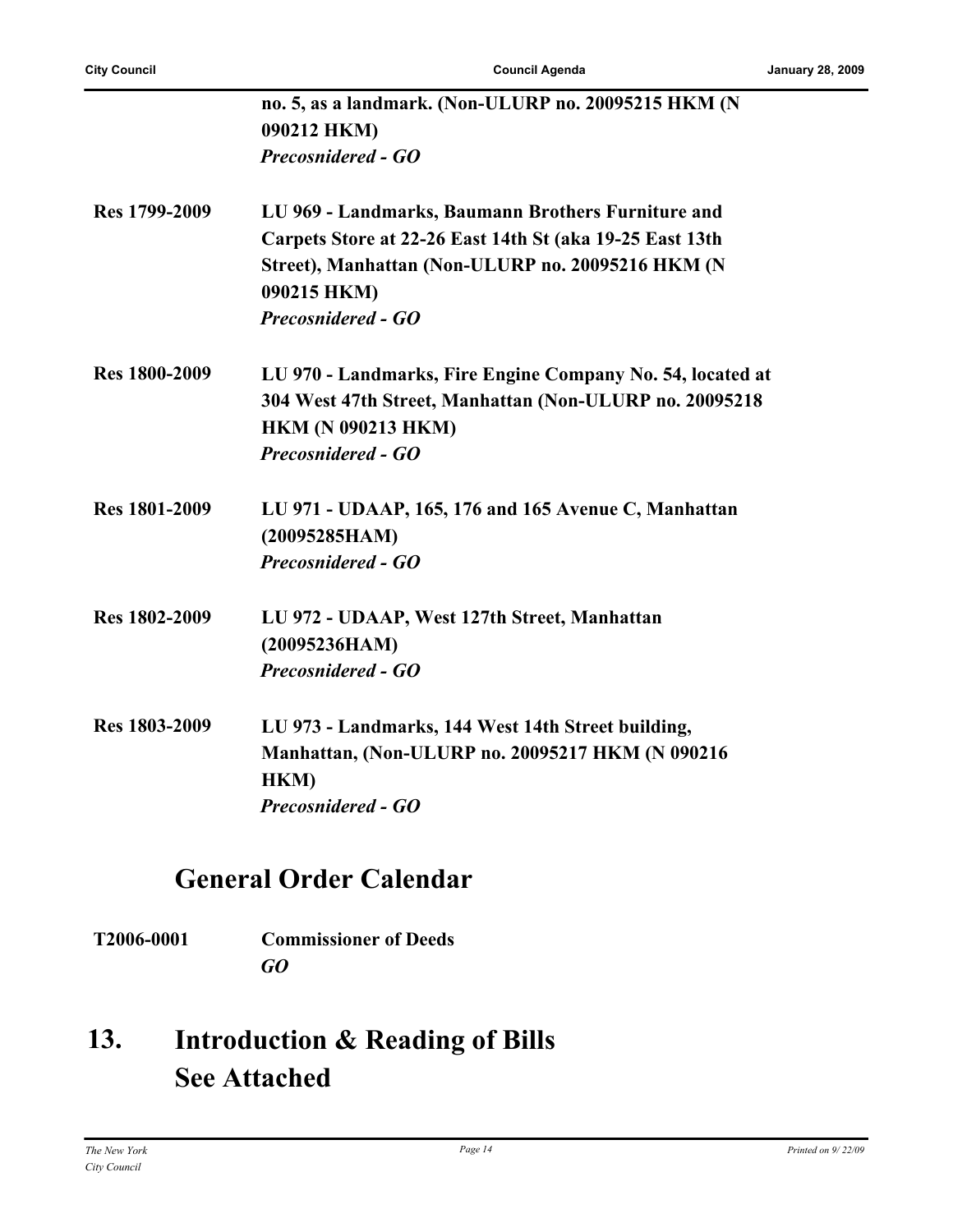# **14. Discussion of Resolutions**

- **15. Resolutons**
- **16. General Discussion**

### **17. Extension of Remarks**

### **INTRODUCTION AND READING OF BILLS**

| Int 0911-2009 | By Council Members Baez, Gennaro, Comrie Jr., Fidler, Gentile,<br>Gerson, Gonzalez, James, Koppell, Sanders Jr., Seabrook, Weprin,<br>White Jr. and Vann                                                                                                                                                               |
|---------------|------------------------------------------------------------------------------------------------------------------------------------------------------------------------------------------------------------------------------------------------------------------------------------------------------------------------|
|               | A Local Law to amend the administrative code of the city of<br>New York, in relation to testing by the department of<br>environmental protection for the presence of pharmaceuticals<br>and personal care products in the New York City drinking<br>water supply and the effluent from wastewater treatment<br>plants. |
|               | <b>Environmental Protection</b>                                                                                                                                                                                                                                                                                        |
| Res 1779-2009 | By Council Members Comrie Jr., Gonzalez, Jackson, Fidler,<br>Gerson, Koppell and White Jr.                                                                                                                                                                                                                             |
|               | Resolution calling upon the State Legislature to increase<br>consumer protections for customers of rent-to-own stores.<br><b>Preconsidered - Consumer Affairs</b>                                                                                                                                                      |
| Int 0912-2009 | By Council Members Garodnick, Brewer, Comrie Jr., Fidler,<br>Jackson, James, Koppell, Sanders Jr. and Weprin                                                                                                                                                                                                           |
|               | A Local Law to amend the New York City Charter, in relation<br>to requiring the mayoral agency heads to issue an annual report<br>to the Council on their efforts to incorporate periodic<br>recommendations issued by the Intergovernmental Panel on                                                                  |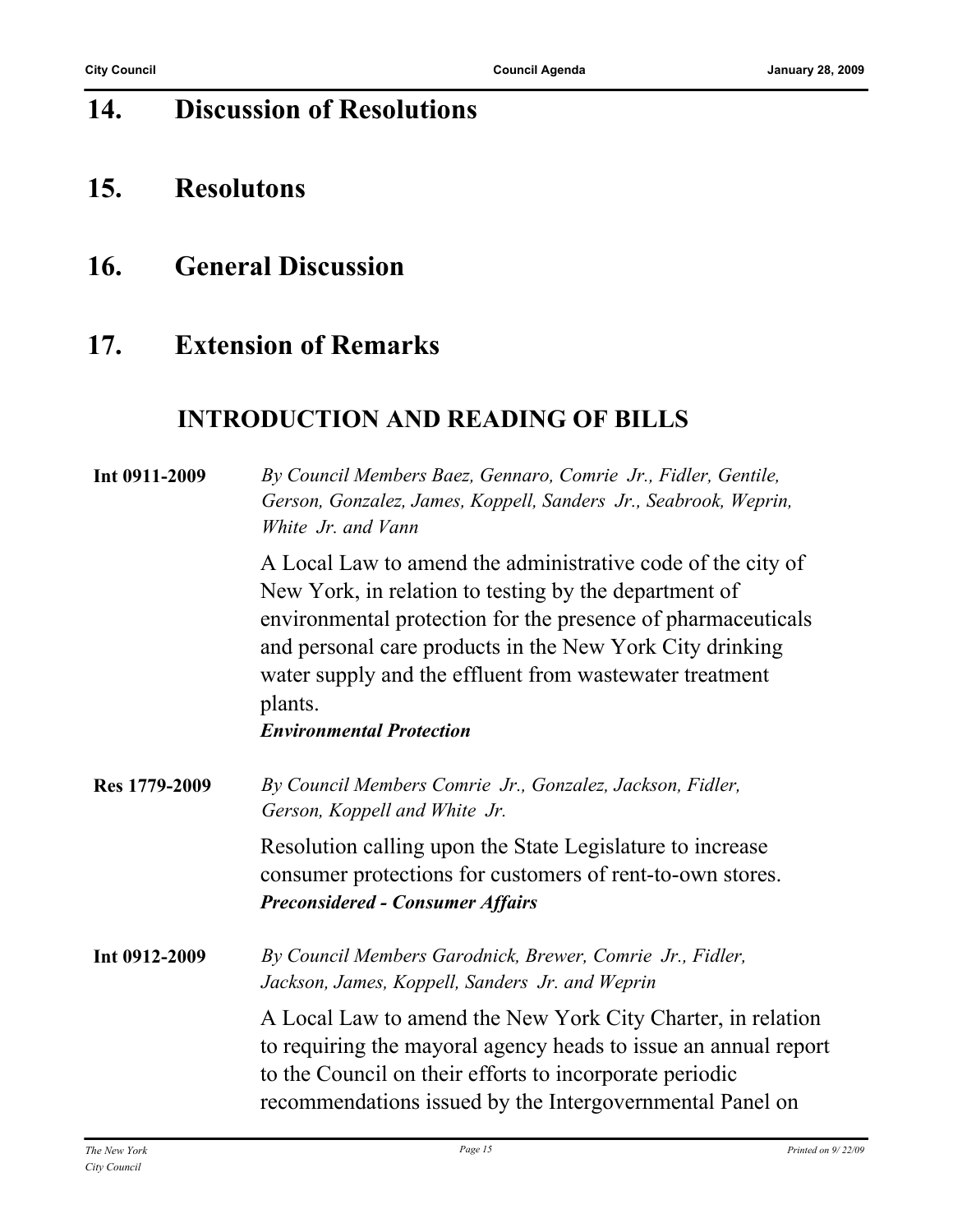|               | Climate Change into their short term, intermediate, and long<br>range plans and programs.<br><b>Environmental Protection</b>                                                                                                                                                                                                                                                             |
|---------------|------------------------------------------------------------------------------------------------------------------------------------------------------------------------------------------------------------------------------------------------------------------------------------------------------------------------------------------------------------------------------------------|
| Res 1780-2009 | By Council Members Garodnick, Lappin, Brewer, Comrie Jr.,<br>Fidler, Gentile, Gerson, Jackson, James, Koppell and Mark-Viverito                                                                                                                                                                                                                                                          |
|               | Resolution calling upon the New York State Legislature to<br>adopt, and the Governor to sign, legislation which would<br>provide a credit against the Unincorporated Business Tax and<br>General Corporation Tax to commercial building owners who<br>install photovoltaic modules on their commercial buildings.<br><b>Finance</b>                                                      |
| Int 0913-2009 | By Council Members Gennaro, Brewer, Comrie Jr., Gerson,<br>James, Stewart and White Jr.                                                                                                                                                                                                                                                                                                  |
|               | A Local Law to amend the administrative code of the city of<br>New York, in relation to licensing doorbuster sales.<br><b>Consumer Affairs</b>                                                                                                                                                                                                                                           |
| Res 1781-2009 | By Council Members Gennaro, Comrie Jr., Fidler, James,<br>Mark-Viverito, Seabrook and Weprin                                                                                                                                                                                                                                                                                             |
|               | Resolution calling on the New York State Legislature to pass<br>S.8602/A.11697, legislation which would amend the civil<br>service law to require the Department of Citywide<br>Administrative Services to create a comprehensive plan for the<br>scheduling of examinations for the competitive class and for<br>the establishment of eligible lists.<br><b>Civil Service and Labor</b> |
| Int 0914-2009 | By Council Members Gioia, Felder, Comrie Jr., Fidler, James,<br>Koppell, Stewart and Weprin                                                                                                                                                                                                                                                                                              |
|               | A Local Law to amend the administrative code of the city of<br>New York, in relation to the City's purchase of bottled water.<br><b>Contracts</b>                                                                                                                                                                                                                                        |
| Int 0915-2009 | By Council Members Koppell, Comrie Jr., Gerson, Jackson, James,<br>Sanders Jr., Weprin, White Jr. and Nelson                                                                                                                                                                                                                                                                             |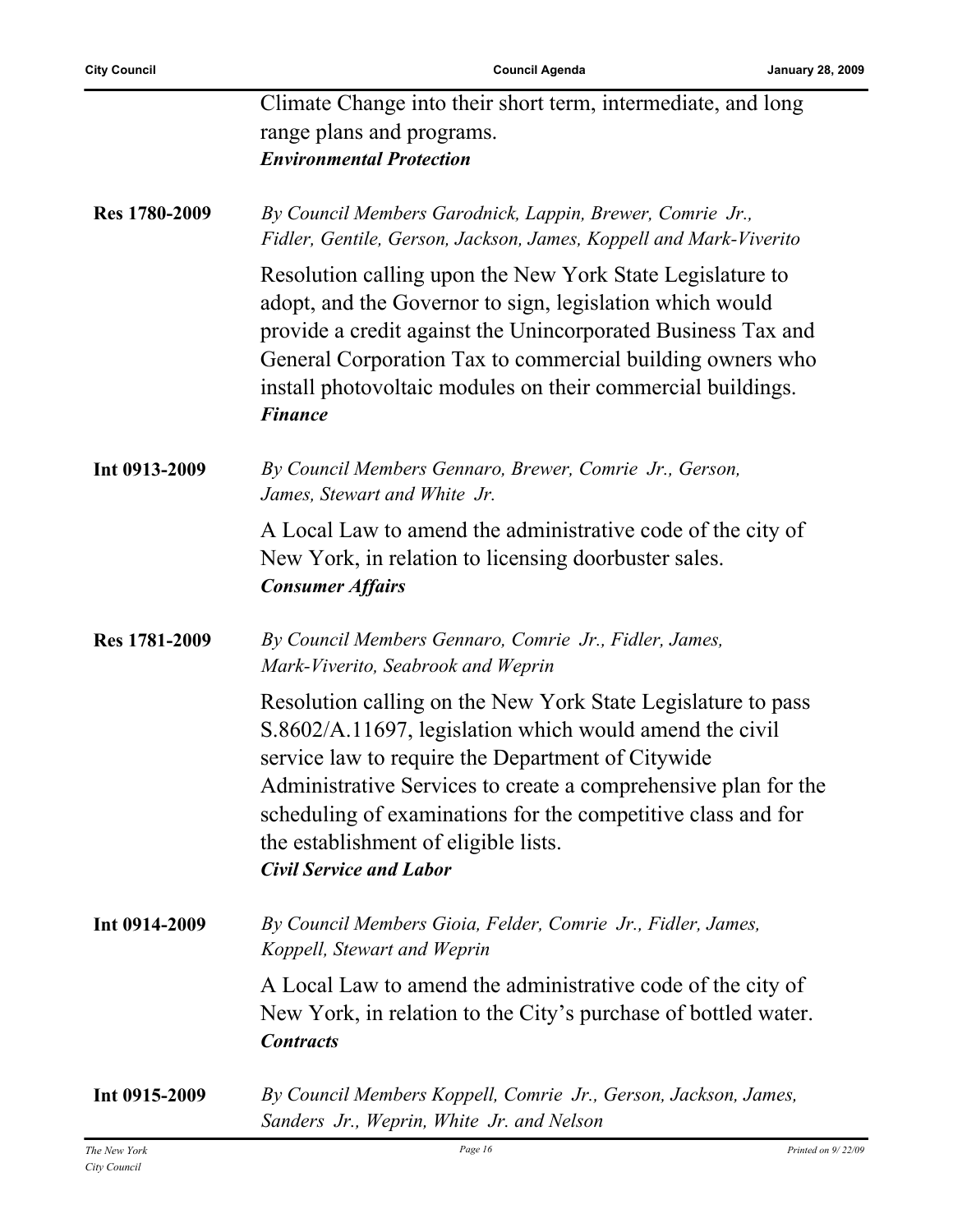|               | A Local Law to amend the administrative code of the city of<br>New York, in relation to idle reduction technology in<br>ambulances.<br><b>Preconsidered - Environmental Protection</b>                                                                                                                                                                                                                                                                                                                      |
|---------------|-------------------------------------------------------------------------------------------------------------------------------------------------------------------------------------------------------------------------------------------------------------------------------------------------------------------------------------------------------------------------------------------------------------------------------------------------------------------------------------------------------------|
| Int 0916-2009 | By Council Members Liu, Mark-Viverito, Comrie Jr., Gerson,<br>James, Koppell, Seabrook, Stewart, Nelson and Brewer                                                                                                                                                                                                                                                                                                                                                                                          |
|               | A Local Law to amend the administrative code of the city of<br>New York, in relation to regulating removal of trees from<br>private property.<br><b>Parks and Recreation</b>                                                                                                                                                                                                                                                                                                                                |
| Res 1782-2009 | By Council Members Mark-Viverito, Brewer, Comrie Jr., James,<br>Koppell, Sanders Jr. and Lappin                                                                                                                                                                                                                                                                                                                                                                                                             |
|               | Resolution calling upon the New York State Legislature to<br>amend Section 399-dd of the General Business Law to allow<br>municipalities to enact local laws regarding playground<br>equipment and the Department of Parks and Recreation to<br>require a temperature test for all equipment installed in parks<br>and playgrounds, including safety surfacing, and to prohibit<br>such materials from being installed that pose a health or burn<br>danger to exposed skin.<br><b>Parks and Recreation</b> |
| Res 1783-2009 | By Council Members Nelson, Avella, Comrie Jr., Felder, Fidler,<br>Foster, Gerson, Jackson, James, Koppell, Mealy, Seabrook, White<br>Jr., Brewer, Barron, Gentile, Stewart, Liu, Gonzalez and Yassky                                                                                                                                                                                                                                                                                                        |
|               | Resolution calling upon the United States Congress to pass<br>and the President to sign H.R. 1670/S.683, legislation known<br>as "The Community Choice Act," which would reduce<br>reliance by senior citizens and persons with disabilities on<br>nursing home care by increasing their access to<br>community-based services.<br><b>Aging</b>                                                                                                                                                             |

**Int 0917-2009** *By Council Members Seabrook, Gentile, Barron, Liu, Sears,*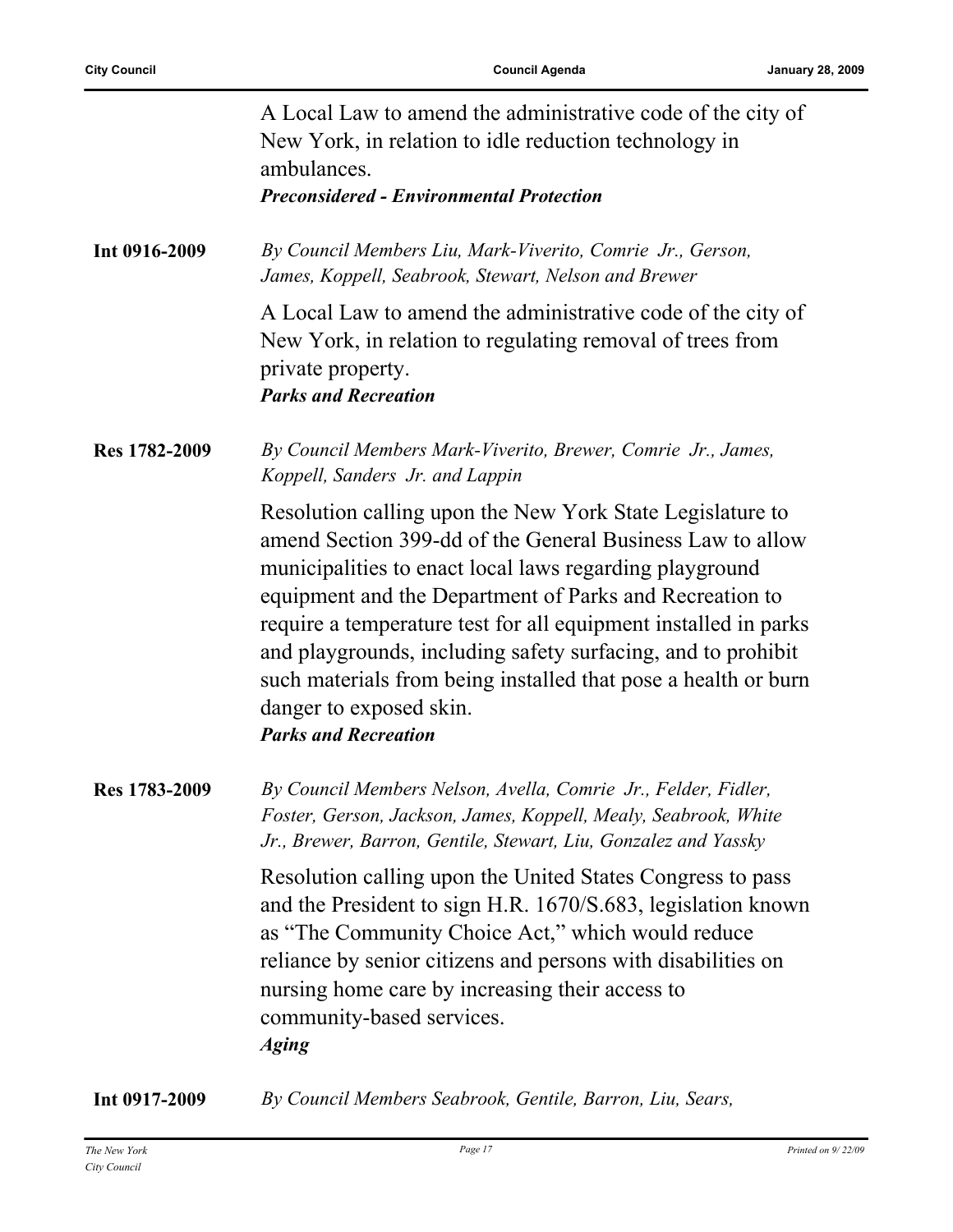|               | Gennaro, Jackson, Eugene, Fidler, Comrie Jr., James, Katz and<br>White Jr. (by request of the Mayor)                                                                                                                                                                                                                       |
|---------------|----------------------------------------------------------------------------------------------------------------------------------------------------------------------------------------------------------------------------------------------------------------------------------------------------------------------------|
|               | A Local Law to amend the administrative code of the city of<br>New York, in relation to health insurance coverage for<br>surviving family members of certain deceased employees of<br>the department of environmental protection.<br><b>Preconsidered - Civil Service and Labor</b>                                        |
| Int 0918-2009 | By Council Members Stewart, Comrie Jr., Gonzalez, James,<br>Nelson, Mark-Viverito and Avella                                                                                                                                                                                                                               |
|               | A Local Law to amend the administrative code of the city of<br>New York, in relation to the surface areas of playgrounds and<br>playing fields.<br><b>Parks and Recreation</b>                                                                                                                                             |
| Int 0919-2009 | By Council Members Vann, Comrie Jr., de Blasio, Fidler, Gerson,<br>James, Koppell, Recchia Jr., Sanders Jr. and White Jr.                                                                                                                                                                                                  |
|               | A Local Law to amend the administrative code of the city of<br>New York, in relation to coordination between the department<br>of buildings and other governmental agencies when<br>development is proposed for the city's coastal and<br>water-sensitive inland zones.<br><b>Preconsidered - Environmental Protection</b> |
| Int 0920-2009 | By Council Members Yassky, Comrie Jr., Gerson, James, Stewart<br>and Lappin                                                                                                                                                                                                                                                |
|               | A Local Law to amend the administrative code of the city of<br>New York, in relation to licensing beekeepers.<br><b>Health</b>                                                                                                                                                                                             |
| LU 0961-2009  | <b>By Council Member Katz</b>                                                                                                                                                                                                                                                                                              |
|               | Application no., 20095200 HKM (N 090187 HKM) pursuant<br>to §3020 of the Charter of the City of New York, concerning<br>the designation (List No.406, LP 2308) by the Landmarks<br>Preservation Commission of F.W. Devoe & Co. Factory<br>Building, located at 110-112 Horatio Street (Block 642, Lot                      |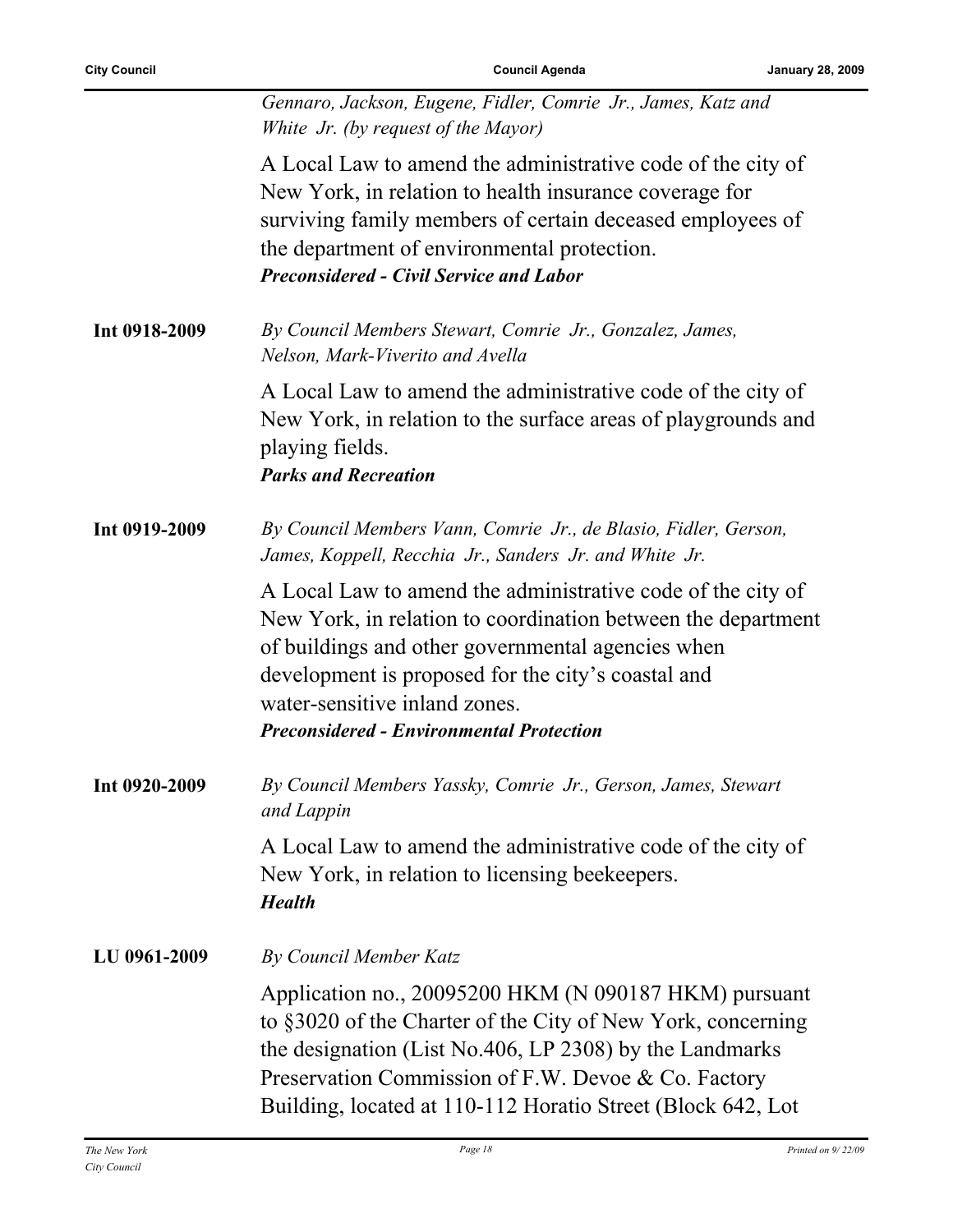|              | 12), Council District no. 3.<br><b>Preconsidered - Landmarks, Public Siting and Maritime Uses</b>                                                                                                                                                                                                                                                                                                                                                                                 |
|--------------|-----------------------------------------------------------------------------------------------------------------------------------------------------------------------------------------------------------------------------------------------------------------------------------------------------------------------------------------------------------------------------------------------------------------------------------------------------------------------------------|
|              |                                                                                                                                                                                                                                                                                                                                                                                                                                                                                   |
| LU 0962-2009 | By Council Member Katz                                                                                                                                                                                                                                                                                                                                                                                                                                                            |
|              | Application no., 20095201 HKM (N 090188 HKM) pursuant<br>to §3020 of the Charter of the City of New York, concerning<br>the designation (List No.406, LP 2259) by the Landmarks<br>Preservation Commission of St. Stephen's Roman Catholic<br>Church, located at 151 East 28th Street a.k.a.141-155 East<br>28th Street and 144-152 East 29th Street (Block 884, part of<br>Lot 30), Council District no. 2.<br><b>Preconsidered - Landmarks, Public Siting and Maritime Uses</b> |
| LU 0963-2009 | <b>By Council Member Katz</b>                                                                                                                                                                                                                                                                                                                                                                                                                                                     |
|              | Uniform Land Use Review Procedure application no. C<br>060021 ZMQ, pursuant to Sections 197-c and 201 of the New<br>York City Charter, for an amendment of the Zoning Map,<br>Section No. 9c, establishing within an existing R4 District a<br>C <sub>2</sub> -2 District.<br><b>Preconsidered - Zoning and Franchises</b>                                                                                                                                                        |
| LU 0964-2009 | <b>By Council Member Katz</b>                                                                                                                                                                                                                                                                                                                                                                                                                                                     |
|              | A revised application submitted by the Department of City<br>Planning pursuant to Section 201 of the New York City<br>Charter, and proposed for modification pursuant to Section<br>$2\n-06(c)(1)$ of the Uniform Land Use Review Procedure for an<br>amendment of the Zoning Resolution of the City of New<br>York, concerning Article IX, Chapter 6 (Special Clinton<br>District) (N 080184 (B) ZRM)<br><b>Preconsidered - Zoning and Franchises</b>                            |
| LU 0965-2009 | By Council Member Katz                                                                                                                                                                                                                                                                                                                                                                                                                                                            |
|              | Application no. 20095212 HKM (N 090217 HKM), pursuant<br>to §3020 of the Charter of the City of New York, concerning<br>the designation (List No. 407/LP-2300) by the Landmarks<br>Preservation Commission of University Village (Block 524,                                                                                                                                                                                                                                      |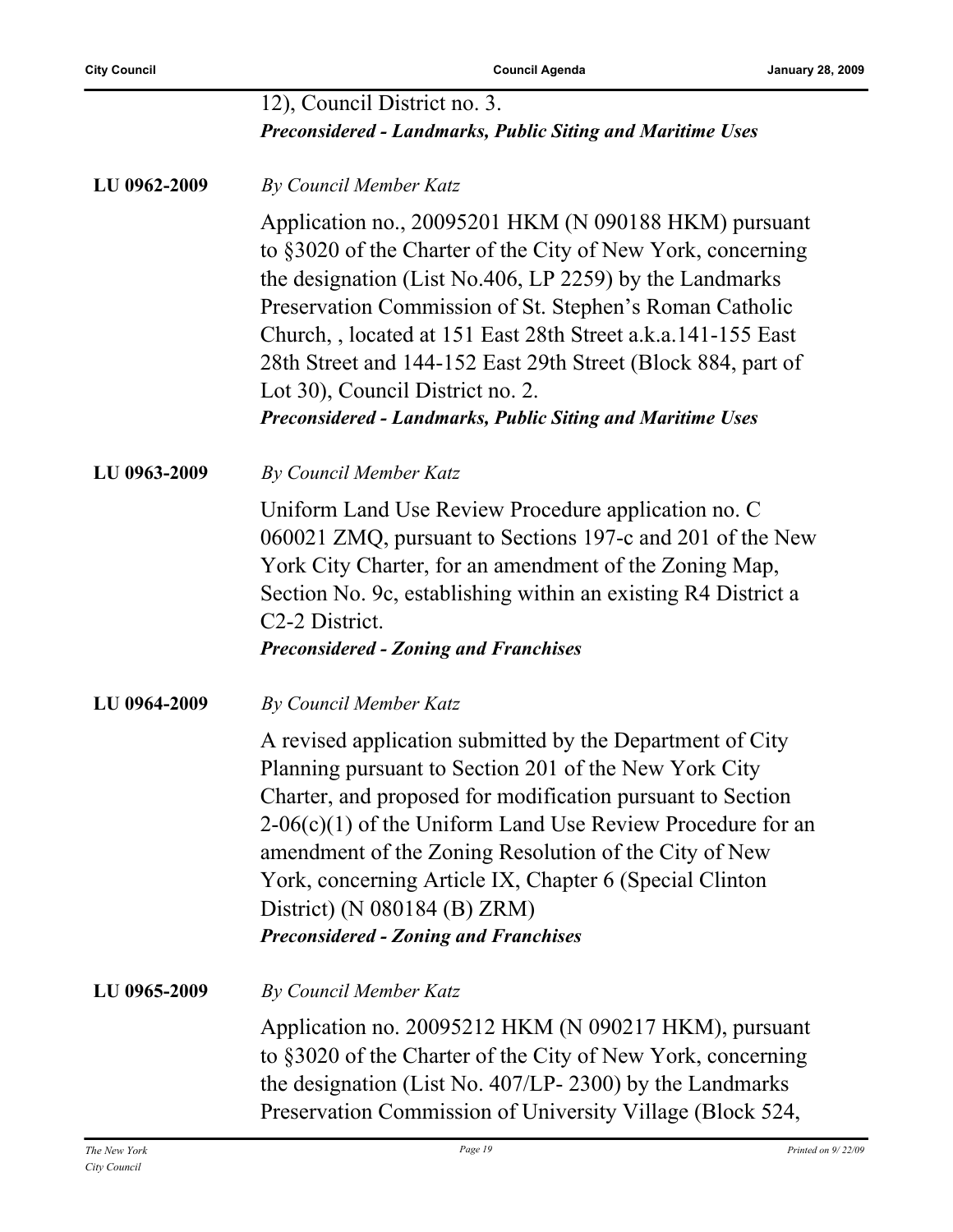|              | Lot 1 and p/o Lot 66), as a historic landmark, Council District<br>no. 1.<br><b>Preconsidered - Landmarks, Public Siting and Maritime Uses</b>                                                                                                                                                                                                                                                                          |
|--------------|-------------------------------------------------------------------------------------------------------------------------------------------------------------------------------------------------------------------------------------------------------------------------------------------------------------------------------------------------------------------------------------------------------------------------|
| LU 0966-2009 | By Council Member Katz                                                                                                                                                                                                                                                                                                                                                                                                  |
|              | Application no. 20095213 HKM (N 090218 HKK), pursuant<br>to §3020 of the Charter of the City of New York, concerning<br>the designation (List No. 407/LP-2241) by the Landmarks<br>Preservation Commission of Red Hook Play Center located at<br>155 Bay Street (Block 582, Lot 1), as a historic landmark,<br>Council District no.38.<br><b>Preconsidered - Landmarks, Public Siting and Maritime Uses</b>             |
| LU 0967-2009 | By Council Member Katz                                                                                                                                                                                                                                                                                                                                                                                                  |
|              | Application no. 20095214 HKM (N 090214 HKK), pursuant<br>to §3020 of the Charter of the City of New York, concerning<br>the designation (List No. 407/LP-2247) by the Landmarks<br>Preservation Commission of Guardian Life Insurance Co. of<br>America at 105-117 E. 17th Street (Block 873, Lot 10), as a<br>historic landmark, Council District no.38.<br>Preconsidered - Landmarks, Public Siting and Maritime Uses |
| LU 0968-2009 | By Council Member Katz                                                                                                                                                                                                                                                                                                                                                                                                  |
|              | Application no. 20095215 HKM (N 090212 HKM), pursuant<br>to §3020 of the Charter of the City of New York, concerning<br>the designation (List No. 407/LP-2247) by the Landmarks<br>Preservation Commission of Morris B. Sanders Studio and<br>Apartment (Block 1323, Lot 10), as a historic landmark,<br>Council District no. 5.<br><b>Preconsidered - Landmarks, Public Siting and Maritime Uses</b>                   |
| LU 0969-2009 | By Council Member Katz                                                                                                                                                                                                                                                                                                                                                                                                  |
|              | Application no. 20095216 HKM (N 090215 HKM), pursuant<br>to §3020 of the Charter of the City of New York, concerning<br>the designation (List No. 407/LP-2123) by the Landmarks<br>Preservation Commission of the Baumann Brothers Furniture                                                                                                                                                                            |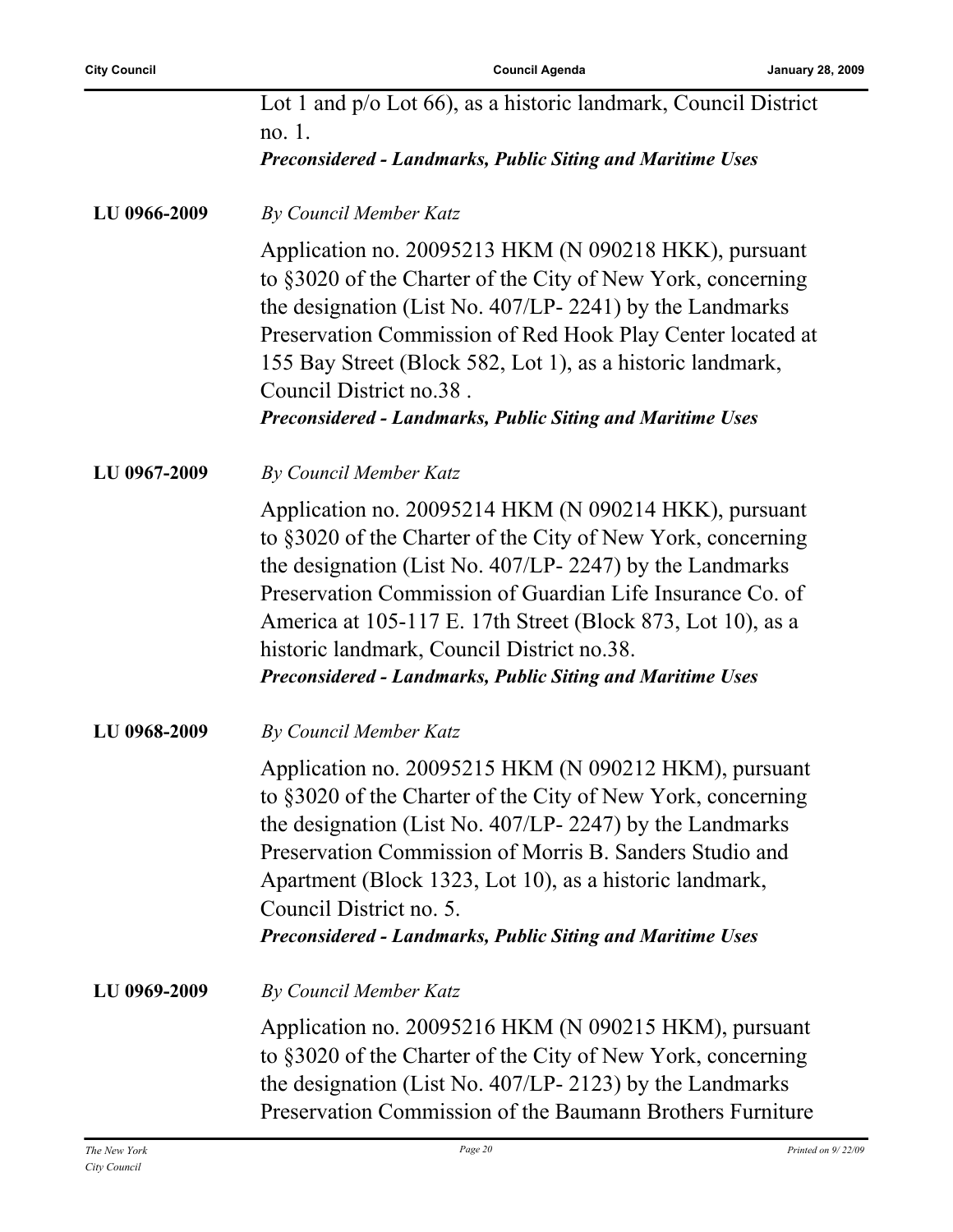|              | and Carpets Store at 22-26 East 14th Street (aka 19-25 East                                                                                                                                                                                                                                                                                                                                                                                                                                                                                                    |
|--------------|----------------------------------------------------------------------------------------------------------------------------------------------------------------------------------------------------------------------------------------------------------------------------------------------------------------------------------------------------------------------------------------------------------------------------------------------------------------------------------------------------------------------------------------------------------------|
|              | 13th Street), (Block 571, Lots 1101 and 1102), as a historic                                                                                                                                                                                                                                                                                                                                                                                                                                                                                                   |
|              | landmark, Council District no. 2.                                                                                                                                                                                                                                                                                                                                                                                                                                                                                                                              |
|              | <b>Preconsidered - Landmarks, Public Siting and Maritime Uses</b>                                                                                                                                                                                                                                                                                                                                                                                                                                                                                              |
| LU 0970-2009 | <b>By Council Member Katz</b>                                                                                                                                                                                                                                                                                                                                                                                                                                                                                                                                  |
|              | Application no. 20095218 HKM (N 090213 HKM), pursuant<br>to §3020 of the Charter of the City of New York, concerning<br>the designation (List No. 407/LP-2299) by the Landmarks<br>Preservation Commission of Fire Engine Company No. 54<br>located at 304 West 47th Street, (Block 1037, Lot 37), as a<br>historic landmark, Council District no.3.<br><b>Preconsidered - Landmarks, Public Siting and Maritime Uses</b>                                                                                                                                      |
| LU 0971-2009 | By Council Member Katz                                                                                                                                                                                                                                                                                                                                                                                                                                                                                                                                         |
|              | Application no. 20095285 HAM, an amended Urban<br>Development Action Area Project located at 165, 176 and 165<br>Avenue C, Council District no. 2, Borough of Manhattan.<br>This matter is subject to Council review and action pursuant<br>to Article 16 of the New York General Municipal Law, at the<br>request of the New York City Department of Housing<br>Preservation and Development, and pursuant to Section 577 of<br>the Private Housing Finance Law for a partial tax exemption.<br><b>Preconsidered - Planning, Dispositions and Concessions</b> |
| LU 0972-2009 | By Council Member Katz                                                                                                                                                                                                                                                                                                                                                                                                                                                                                                                                         |
|              | Application no. 20095236 HAM, an amended Urban<br>Development Action Area Project known as West 127th<br>Street, Council District no. 9, Borough of Manhattan. This<br>matter is subject to Council review and action pursuant to<br>Article 16 of the New York General Municipal Law, at the<br>request of the New York City Department of Housing<br>Preservation and Development.<br><b>Preconsidered - Planning, Dispositions and Concessions</b>                                                                                                          |
| LU 0973-2009 | By Council Member Katz                                                                                                                                                                                                                                                                                                                                                                                                                                                                                                                                         |

*City Council*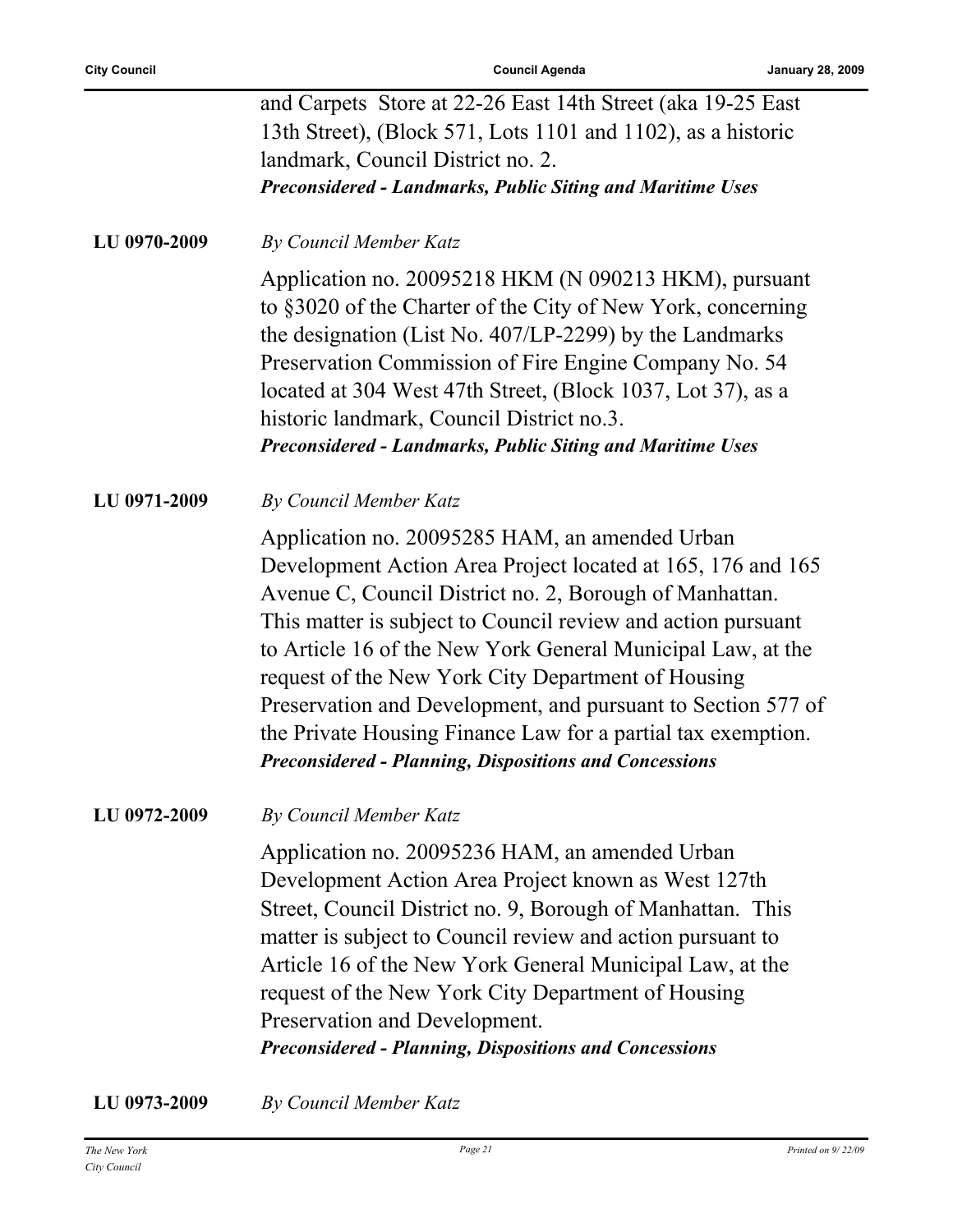Application no. 20095217 HKM (N 090216 HKM), pursuant to §3020 of the Charter of the City of New York, concerning the designation (List No. 407/LP-2315) by the Landmarks Preservation Commission of 144 West 14th Street Building, (Block 609, Lots 1101 and 1102), as a historic landmark, Council District no.3. *Landmarks, Public Siting and Maritime Uses*

**LU 0974-2009** *By Council Member Katz*

Application no. 20095235 HAM, an amended Urban Development Action Area Project known as the Bradhurst Cluster, Council Districts no. 7 and 9, Borough of Manhattan. This matter is subject to Council review and action pursuant to Article 16 of the New York General Municipal Law, at the request of the New York City Department of Housing Preservation and Development and pursuant to Section 696 of the General Municipal Law for a tax exemption. *Planning, Dispositions and Concessions*

#### **LU 0975-2009** *By Council Member Katz*

Uniform land use review procedure application no. C 080051 ZSK, pursuant to Section 197-c and 201 of the Charter of the City of New York for the grant of a special permit pursuant to Section 74-922 of the Zoning Resolution in the Borough of Brooklyn, Council District no. 42 to allow the development of large retail establishments (Use group 6 and 10A uses) with no limitation on floor area on property located at 830 Fountain Avenue (Block 4452, Lot 425). This application is subject to review and action by the Land Use Committee only if appealed to the Council pursuant to §197-d (b)(2) of the Charter or called up by vote of the Council pursuant to  $\S 197-d$  (b)(3) of the Charter.

#### *Zoning and Franchises*

**LU 0976-2009** *By Council Member Katz*

Application no. N 090144 HAM, an Urban Development